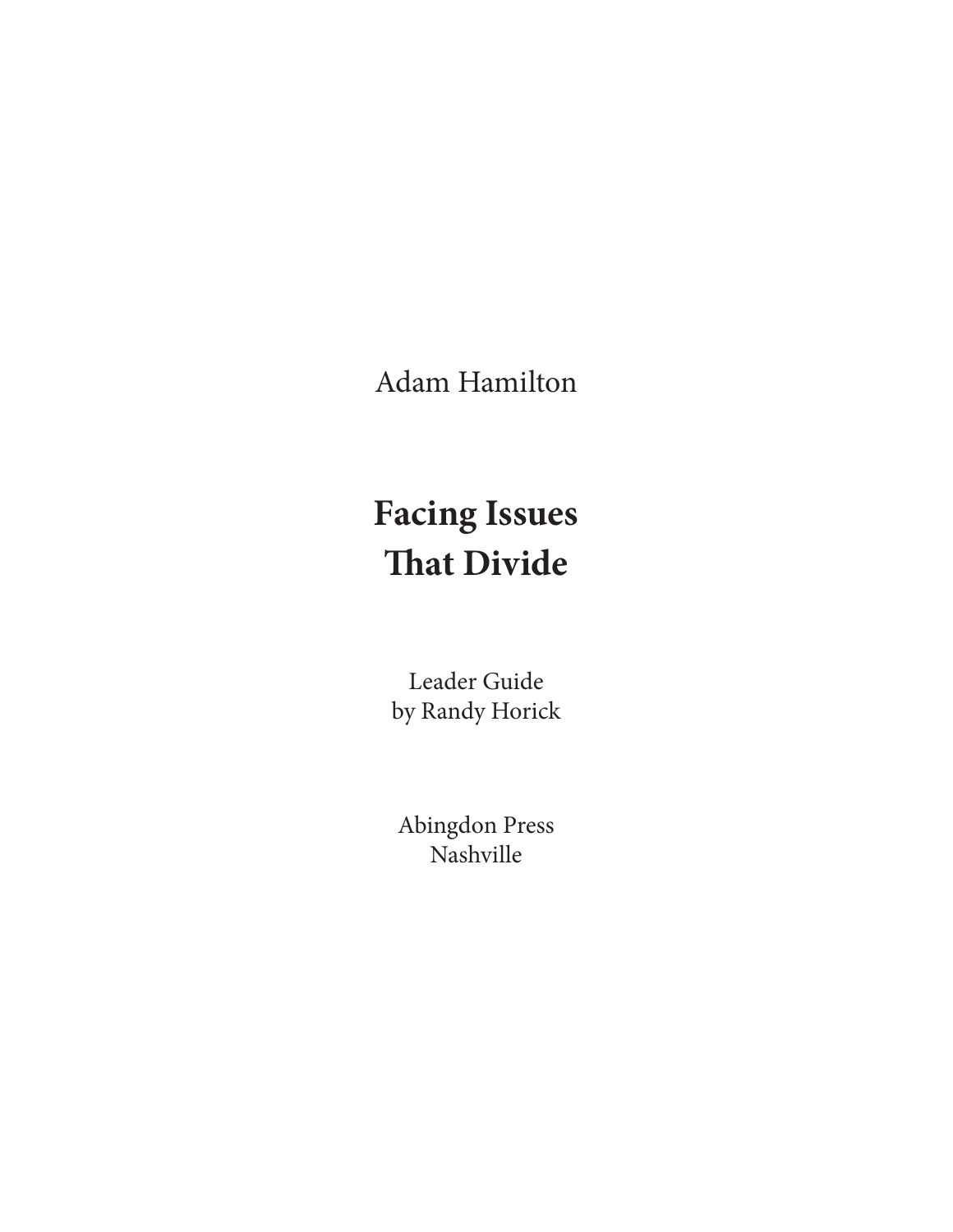#### **Facing Issues That Divide: Leader Guide**

#### Copyright © 2016 Abingdon Press All rights reserved.

No part of this work may be reproduced or transmitted in any form or by any means, electronic or mechanical, including photocopying and recording, or by any information storage or retrieval system, except as may be expressly permitted by the 1976 Copyright Act or in writing from the publisher. Requests for permission can be addressed to Permissions, The United Methodist Publishing House, P.O. Box 280988, 2222 Rosa L. Parks Boulevard, Nashville, TN 37228-7890, or e-mailed to permissions@umpublishing.org.

All Scripture quotations, unless otherwise indicated, are taken from the New Revised Standard Version of the Bible, copyright 1989, Division of Christian Education of the National Council of the Churches of Christ in the United States of America. Used by permission. All rights reserved.

Scripture quotations noted CEB are from the Common English Bible. Copyright © 2011 by the Common English Bible. All rights reserved. Used by permission. www.CommonEnglishBible.com.

Scripture quotations marked (NIV) are taken from the Holy Bible, New International Version<sup>®</sup>, NIV®. Copyright © 1973, 1978, 1984, 2011 by Biblica, Inc.<sup>™</sup> Used by permission of Zondervan. All rights reserved worldwide. www.zondervan.com. The "NIV" and "New International Version" are trademarks registered in the United States Patent and Trademark Office by Biblica, Inc.<sup>™</sup>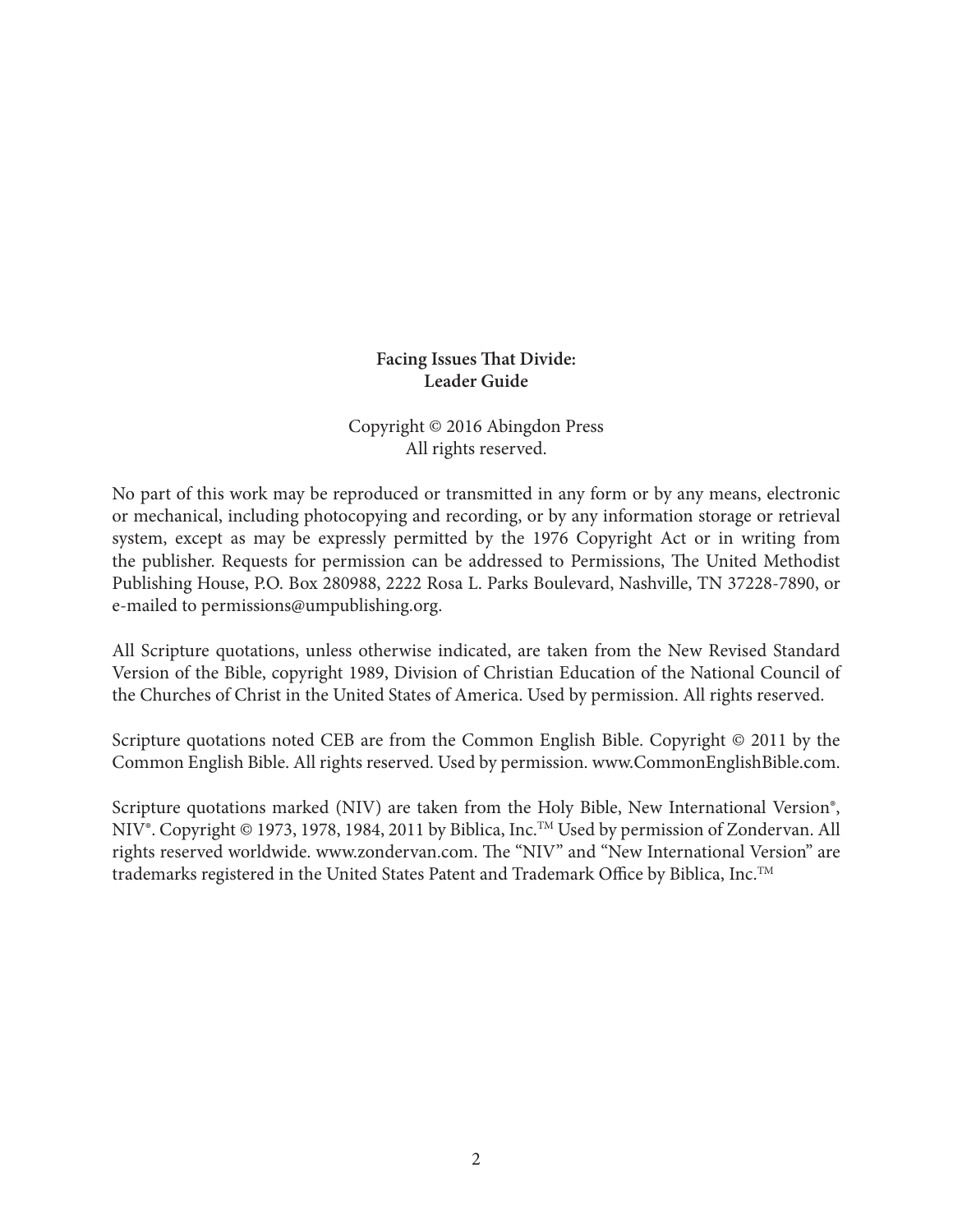## **Contents**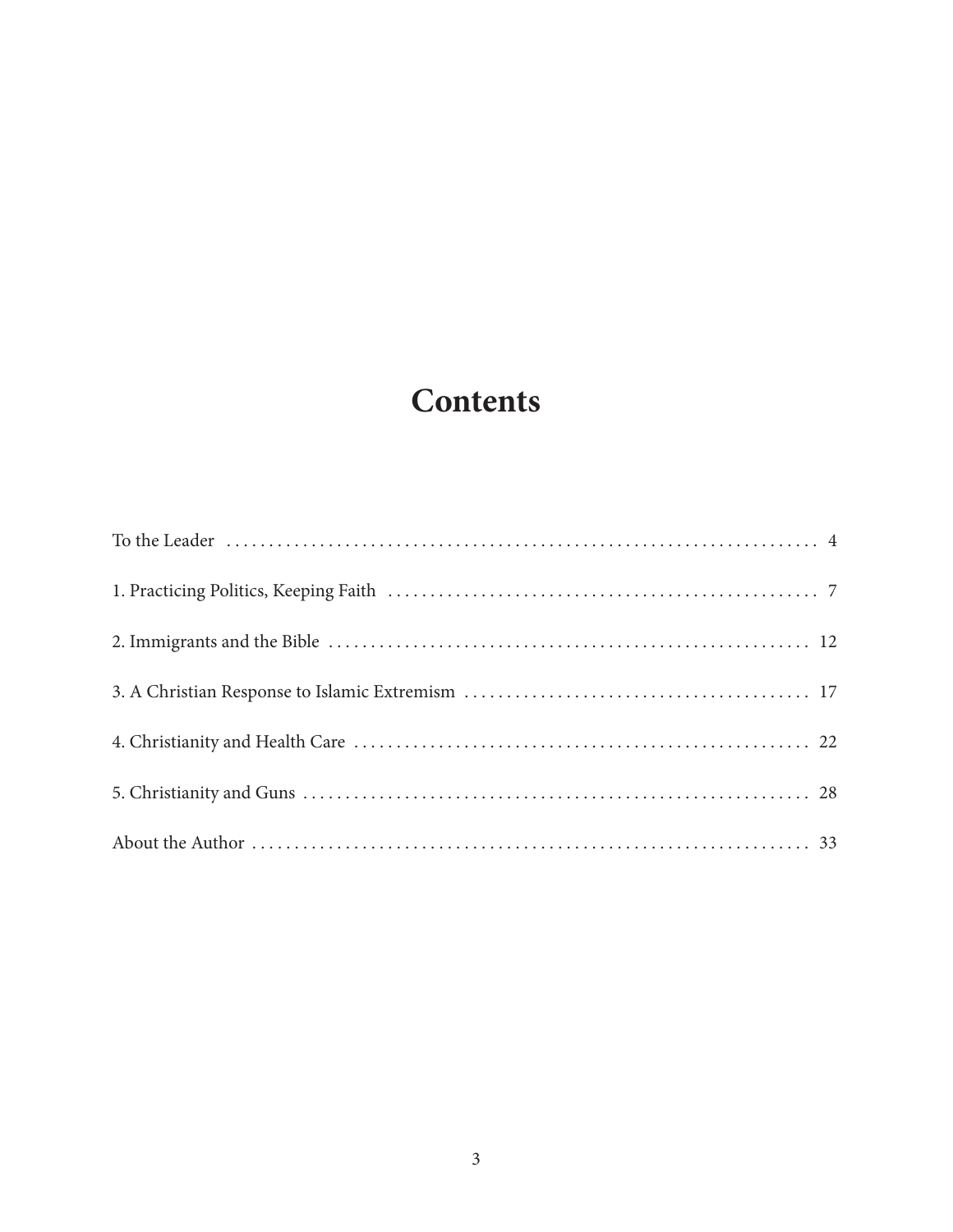## **To the Leader**

Welcome to *Facing Issues That Divide*, a study designed to help individuals and groups deal with some of the political and social controversies that divide Christians today, disrupting the lives of churches, communities, and even families.

Disagreements over key issues are as old as the church itself. In his Letter to the Galatians, Paul reminds us of his fundamental disagreement with Peter over whether Gentile Christians and Jewish Christians could eat together in fellowship. Paul concludes that in spite of their disagreement, "whenever we have an opportunity, let us work for the good of all, and especially for those of the family of faith" (Galatians 6:10).

The policy issues addressed in this study—immigration, Islamic extremism, health care, and guns—are not easy to resolve. Pastor and author Adam Hamilton makes clear from the beginning that he does not propose specific policies to "solve" the problems in the areas covered by this study. Nor does he believe that one party or one viewpoint has all the answers.

Instead, this study was created to help Christians "think about how the Scriptures and our faith might connect to these issues, and to invite you to approach these issues in such a way that you listen to and are open to hearing the views of others"—to practice politics, in other words, in such a way that we keep faith.

## **Using This Guide with Your Group**

This study includes five sessions:

- 1. Practicing Politics, Keeping Faith
- 2. Immigrants and the Bible
- 3. A Christian Response to Islamic Extremism
- 4. Christianity and Health Care
- 5. Christianity and Guns

The unique format of this series offers you three primary materials for each session:

- a blog post by Adam Hamilton with an overview of the subject,
- a video (viewable online) of Hamilton's sermon on the topic, and
- this PDF Leader Guide that will help you facilitate the sessions.

## **Using Your Time Effectively**

The largest single component of each lesson is Adam Hamilton's sermon. The sermons are central to approaching an informed and productive discussion of the topic, and they should be seen by all participants in the group.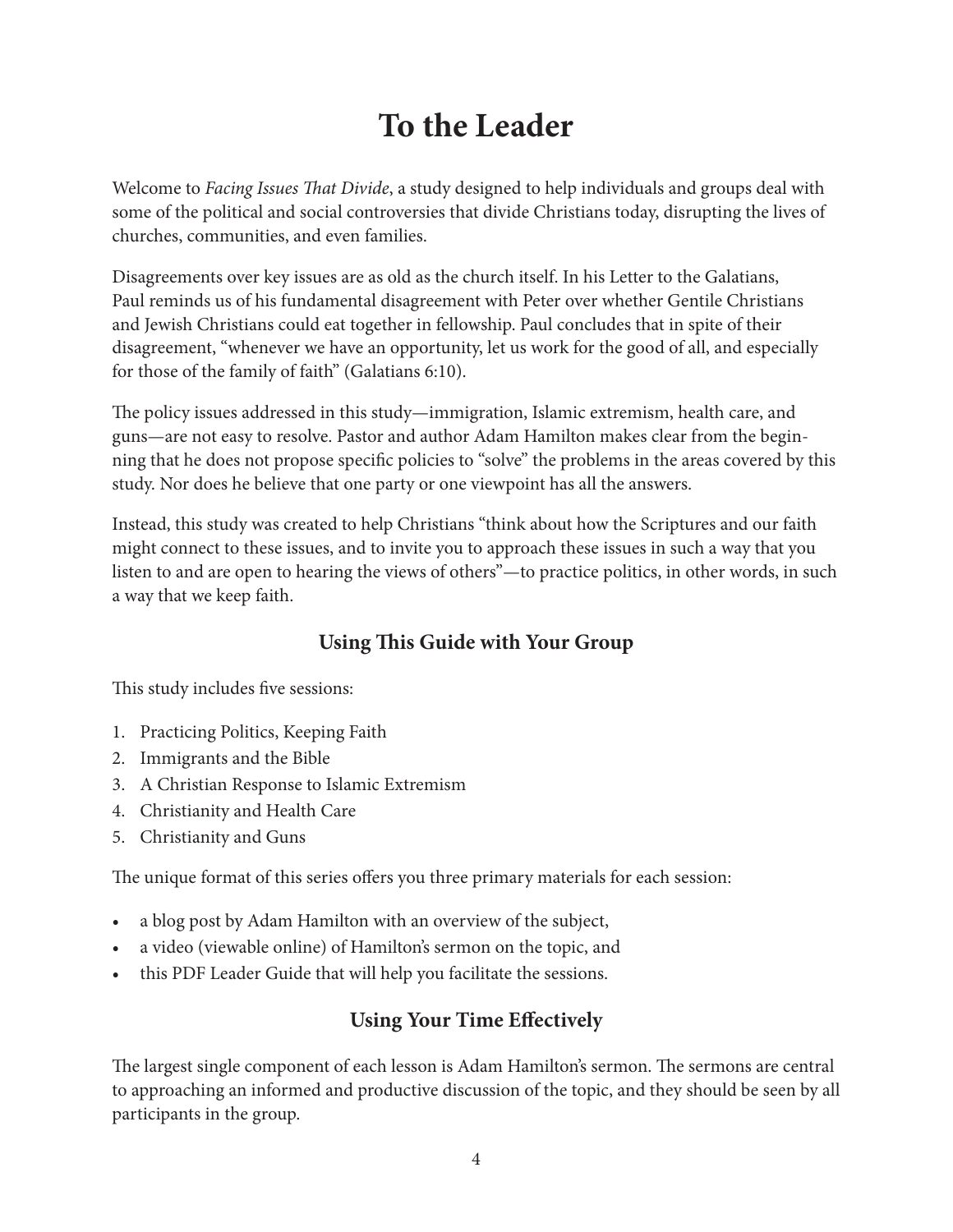The sermons run between 40 and 48 minutes in length. Watching each video and discussing the issues it raises require between 75 and 90 minutes to ensure that your session is meaningful for the group.

Therefore, how you organize your class sessions will need to center around the length of time you have available to meet.

Many Sunday school classes meet for one hour or less. Other groups meet during the week, when participants may have more time.

#### **If your session can last 90 minutes (or longer):**

Watch the video as a group. Then use the questions in this Leader Guide to facilitate a discussion on the topic and on the Scriptures that Hamilton uses for his sermon texts. Each session also includes one or more optional activities if you have more time. This 90-minute format is ideal, since it enables your group to cover the issue meaningfully in one session. If you do not have a 90-minute block of time on Sunday morning, you may choose to gather on Sunday evening or a weeknight, either at the church or in someone's home.

#### **If your session is one hour or less:**

- You may wish to extend this study to ten sessions rather than only five. In this case, your group can watch the sermon video in one session, then discuss it in the following session.
- Alternatively, you can provide participants with Hamilton's blog post on each week's topic. The blog includes a link to the sermon video. Have your participants watch the sermon individually, prior to your group session. Then, use the hour when you are together to discuss the content.

### **Preparing for the Session**

- Pray for the leading of the Holy Spirit as you prepare for the study. Pray for discernment for yourself and for each member of the study group.
- Review the sermon video, the Scripture texts, and the discussion questions. Identify which questions you plan to cover. If your session will last for an hour or longer, consider which if any optional activities you may include. However, be prepared to adjust the discussion as group members interact and questions arise.
- Prepare the room where the group will meet. To facilitate the discussion, group members should be seated around a table or in a circle so they can see one another. If the group will be viewing the sermon video during the session, make arrangements for video display or projection.
- Have a supply of Bibles handy if you plan to read and discuss the accompanying Scripture texts.
- Reread the ground rules for the discussion and hints on facilitating a productive discussion. You may wish to review these ground rules again with the group after viewing the video and before the discussion begins.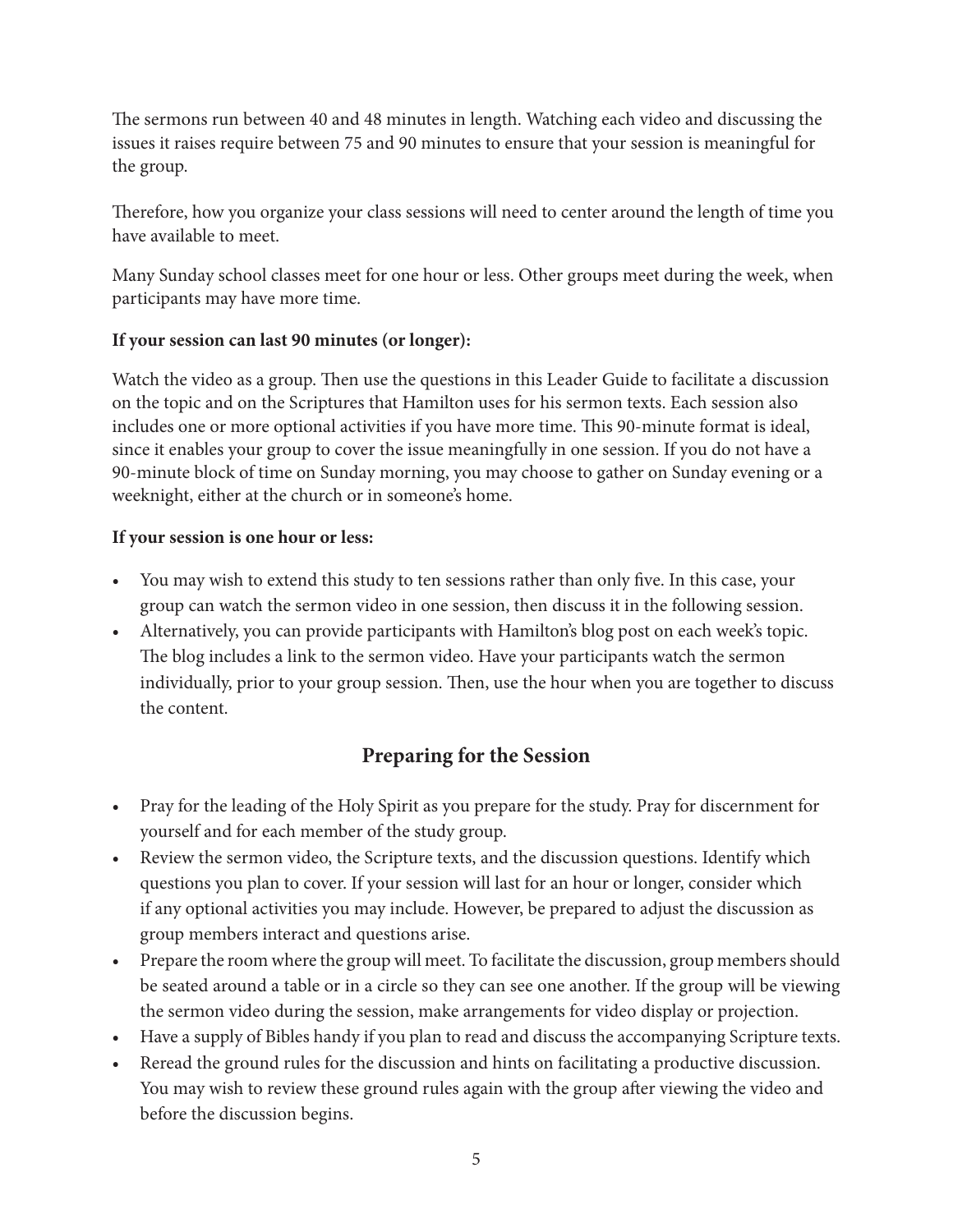## **Helpful Hints for the Discussion**

- Foster a climate of openness, encouraging group members to participate as they feel comfortable.
- For some participants, examining these controversial issues may pose a real challenge. Some may have had difficult personal experiences with these issues. Some may have very strong opinions on the subject—and on what Christians should believe about the subject—while others may shy away from the discussion because of an orientation that religion and political issues should not mix. Be sensitive to all these feelings. Watch carefully for signs of discomfort or uncertainty in those who are silent, and encourage these persons to express their views honestly.
- If no one responds right away to your questions, don't be afraid of silence. Count silently to ten, then say something like, "Would anyone like to go first?" If no one speaks, venture an answer yourself and invite comments.
- Encourage multiple answers and viewpoints to a question before moving on.
- To help give a discussion greater depth, probe further if someone provides an opinion without offering a reason behind it. Ask, "Why do you believe that?" or "Can you say more about that?"
- Monitor your own contributions. If you are doing most of the talking, back off so that you do not train the group to listen rather than speak up.
- Remember that you do not have all the answers. Your job is to keep the discussion going and encourage participation.

## **Establishing Ground Rules**

Especially when dealing with controversial issues, it is important to set some basic ground rules for discussions. You should plan on reviewing these rules together after viewing the first video. As the leader, it is your job to keep the conversation within these guidelines so that each person's perspective is heard and valued.

- 1. Do not insist (or expect) that everyone will agree, either with your personal opinion or with the opinion of the majority. Do not seek to push everyone toward a consensus view of the issue; that's not the purpose of this study. The purpose, rather, is to consider the various, sincerely held opinions on these issues and why so many Christians take differing views on them.
- 2. Never call into question the Christian faith or patriotism of anyone in the group who does not agree with you or others.
- 3. Listen respectfully. Don't interrupt while someone else is talking. After the speaker finishes, allow a couple of seconds of silence before the next person starts to talk. This space allows a moment for everyone to consider the words of each speaker.
- 4. No raised voices. Firmly held views are welcome; shouting is not.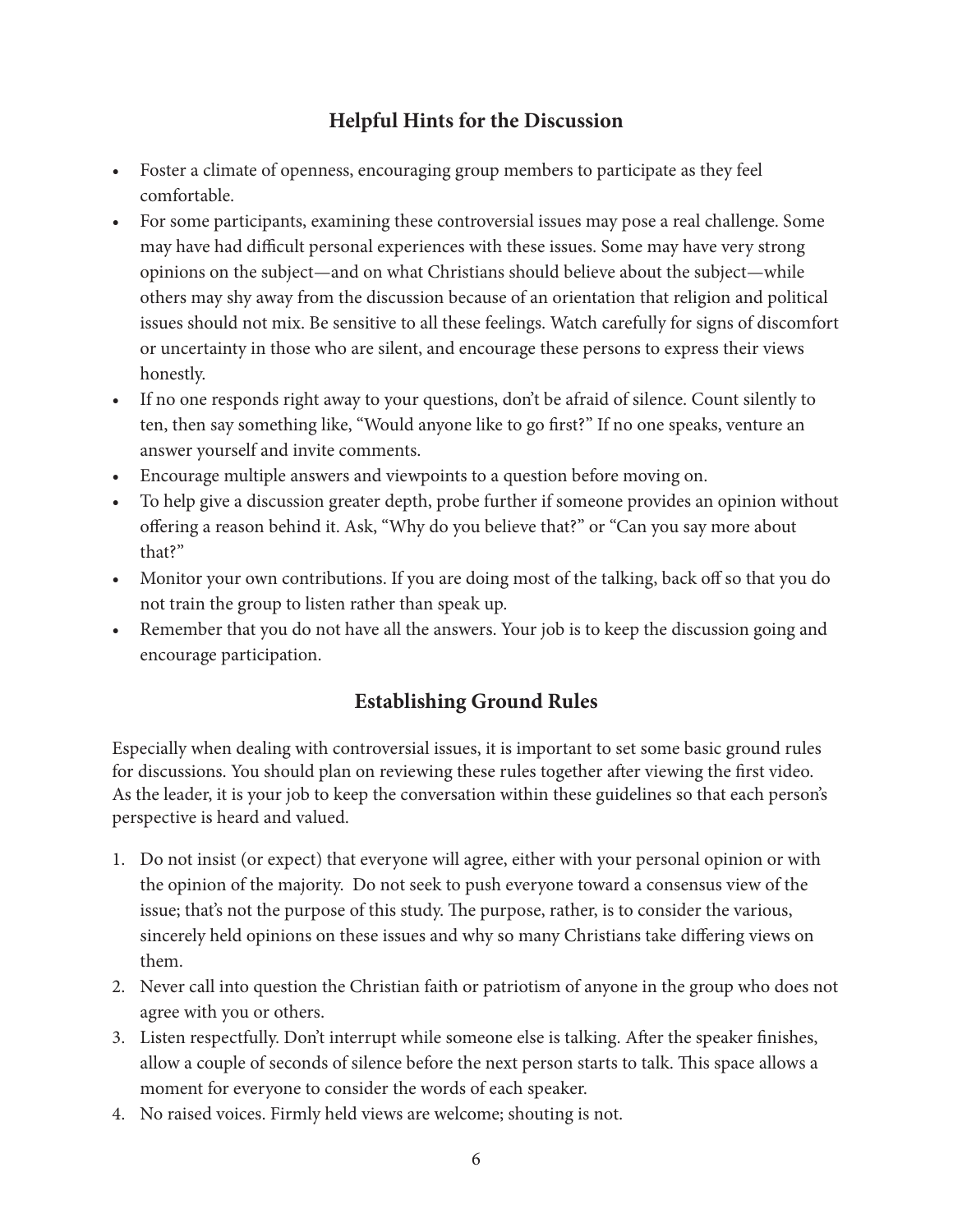## **Session 1 Practicing Politics, Keeping Faith**

Session 1 focuses on the divisiveness in our country today and on how Christians, by "keeping faith," can model a constructive way of living together even when we disagree.

## **Preparing for the Session**

- Review Adam Hamilton's blog post and sermon video.
- If participants are to view the sermon video prior to the session, e-mail the blog post to each of them that includes the link to the sermon.
- Using this Leader Guide, review "Key Points from Adam Hamilton's Sermon" and "About the Content Expert" (below).
- Read through the discussion questions, activities, and optional activities. Identify which items you plan to cover. However, be prepared to adjust your plan as group members interact and questions arise.
- Pray for the leading of the Holy Spirit as you prepare for the study. Pray for discernment for yourself and for each member of the study group.

### **Key Points from Adam Hamilton's Sermon**

- 1. Many of us approach talking about political issues in church with trepidation. Because these are divisive issues, we don't want our pastors telling us that God takes a particular side.
- 2. Neither political party is "God's party," and neither has all of the answers.
- 3. Increasing polarization is becoming one of the greatest threats to our nation.
- 4. The problem is not just in Washington. It is pervasive.
- 5. We are so polarized that, when someone articulates a view opposite of our own, we sometimes assume the worst and even impute evil motives to them.
- 6. Social media, talk radio, and twenty-four-hour news stations have exacerbated the problem.
- 7. The problem isn't the sharing of opinions; it is the assumption that we have all the answers.
- 8. The Golden Rule should apply to political discussions as it does to all other aspects of our lives.
- 9. The word *religion* comes from Latin roots that mean "to connect together." We need to practice a religion based on love and mutual respect that keeps the faith and connects people together.

*We've forgotten how to have thoughtful, respectful discussions and dialogue. We share our thoughts on social media without thinking about how our messages might affect others. Rather than winning others over, we push them away.*

—from Adam Hamilton's blog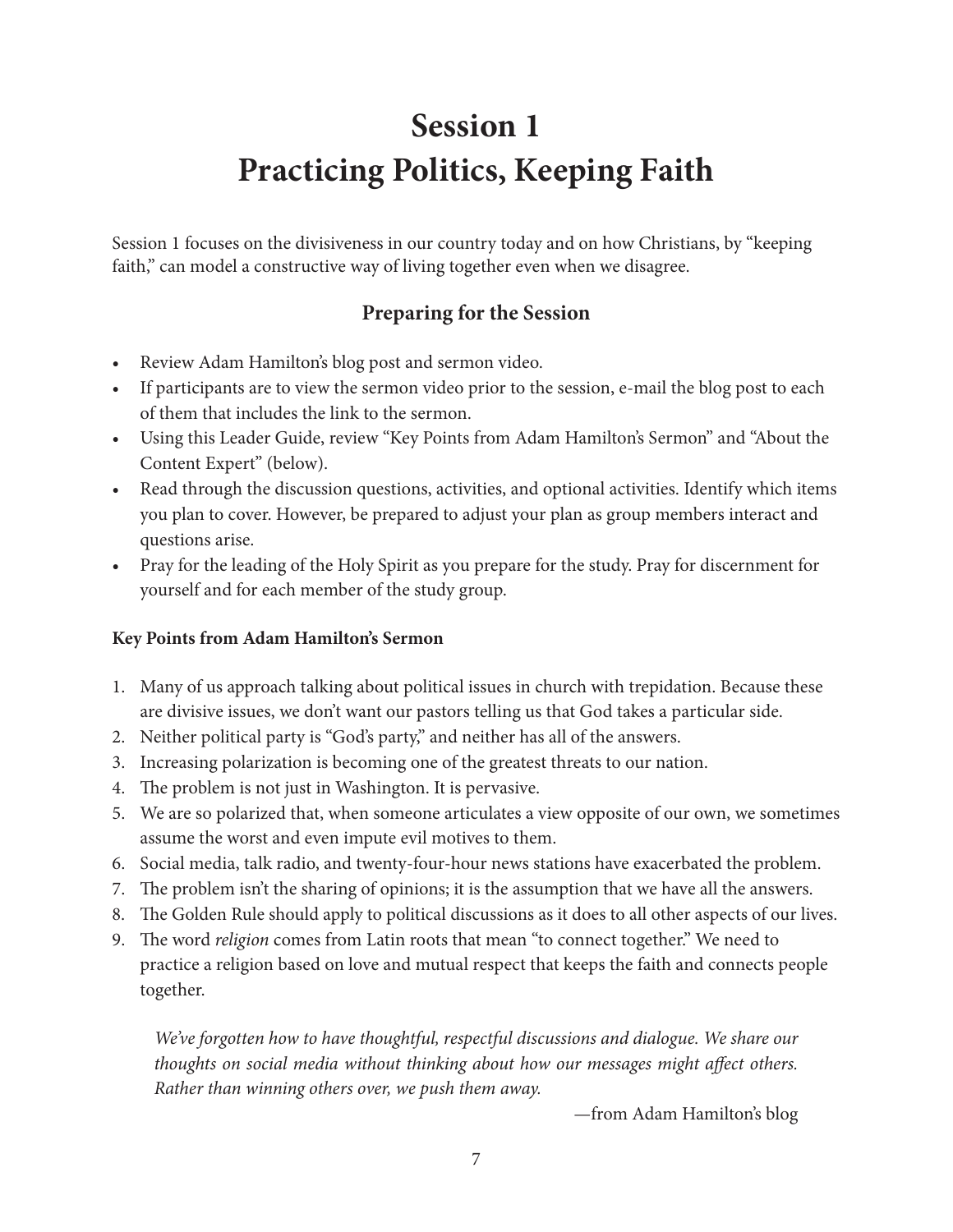#### **About the Content Expert**

In each video, Adam Hamilton interviews one or more people whose professional experience gives them added perspective on the controversial issue he is discussing. Below is some brief background on a person whom Hamilton interviewed for this sermon.

**Mark Gerzon**, founder and president of Mediators Foundation, is an experienced facilitator in high-conflict zones. He has worked with numerous organizations around the world, from the US Congress to multinational corporations and the United Nations. Concerned about increasing polarization in American communities, he has spent much of the past two decades in a variety of efforts aimed at deepening dialogue across the political spectrum. These efforts include Mark's role as head facilitator for bipartisan retreats for members of Congress.

## **During the Session**

#### **Open with Prayer**

*Lord, we yearn for deeper understanding of your will for us and how to apply it to the issues that divide so many people in our society. Open our hearts and minds today, and free us from ways of thinking that may hinder us from hearing your Word. Amen.*

#### **Watch the Sermon Video**

Prepare the group to watch the video:

- Remind everyone that this video of Adam Hamilton's sermon will lay the foundation for discussing several specific issues in the sessions to come.
- Ask the participants to watch especially for what Hamilton says about the origins of the word *religion*—and consider what practices we might follow today to be true to the original spirit of the word when it comes to addressing controversial issues.

#### **After the Sermon Video**

Discuss:

- How comfortable are you with discussions of politics in church? Why? Describe a time when such a discussion made you uncomfortable. What was discomforting about it?
- Do you agree with Hamilton's view that polarization is a growing threat to our nation? If so, in what ways does it pose a threat?
- Where do you see polarization played out in your community? in your neighborhood? in your family?
- If you believe that polarization has grown worse, what factors do you believe have contributed to the problem?
- Hamilton says that people today sometimes assume the worst about those who disagree with them politically and even impute evil motives to them. Have you seen this phenomenon? Where? When have you been the victim of it? How did it make you feel? When have you been guilty of it yourself?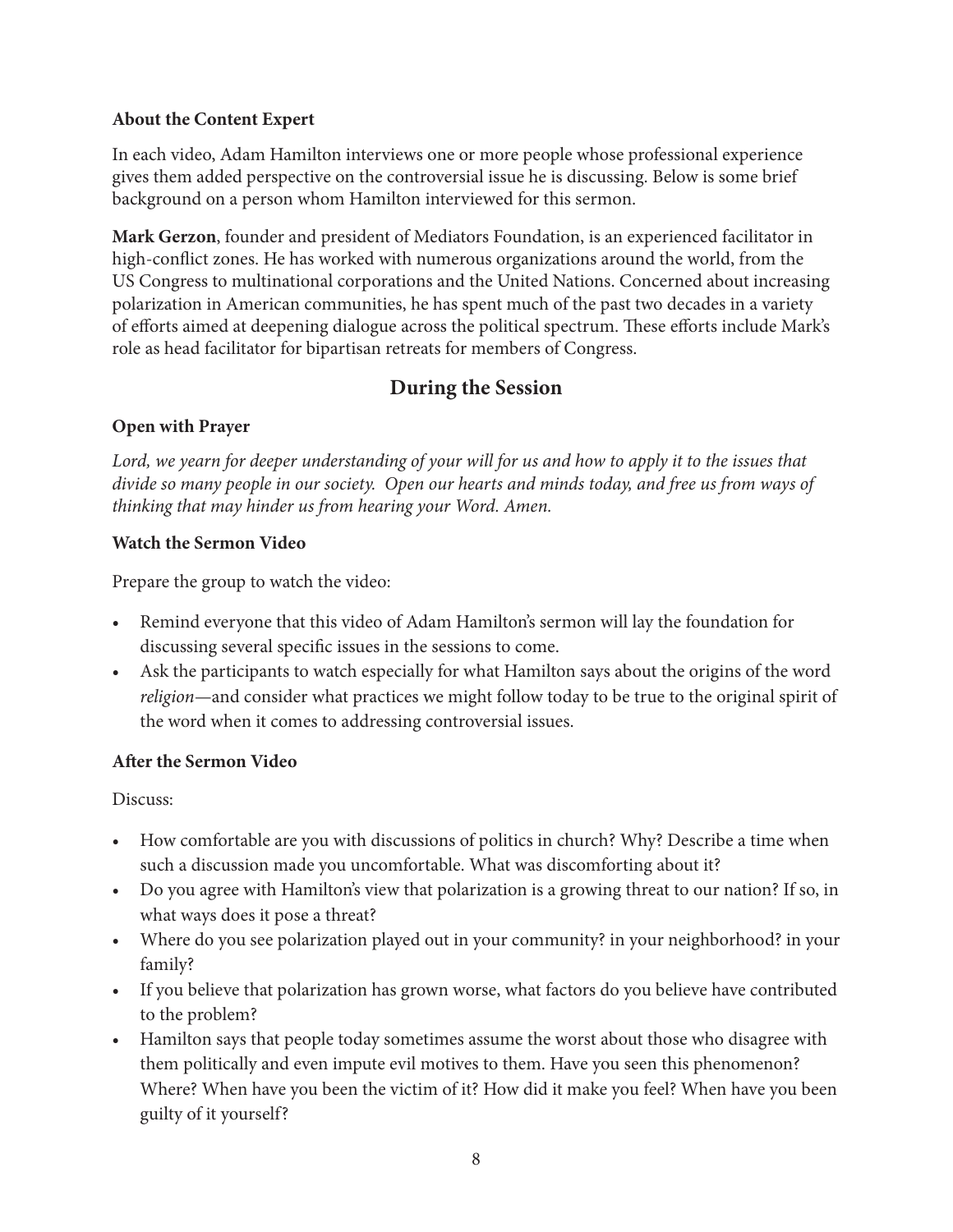- If you refuse to believe the worst about those who disagree with you politically, how do you view and in some cases counter the influence of social media and talk radio?
- Where do you see signs of hope? How can you help build on them?
- Is there room for the Golden Rule in our politics today? If you believe strongly that the ways in which a particular political issue is resolved could be vital to our nation's future, and that your position on that issue is correct, shouldn't you fight as hard as you can for it?
- Hamilton touches on the origin of the word *religion*. How can we practice our faith in a way that "connects together"? How might that affect the way you live?

#### **Explore the Word**

As part of your session, you may wish to spend a few minutes examining the Scripture passages that Adam Hamilton used in his sermon. Even if you do not plan to bring these Scriptures into your discussion, read and think about them as you prepare for this lesson.

*[Then Jesus said,] "In everything do to others as you would have them do to you; for this is the law and the prophets." (Matthew 7:12)*

As you reflect on this passage:

Just as he did in other teachings in the Sermon on the Mount, Jesus reinterprets well-known commands. What we call the Golden Rule had previously been formulated in the negative: do *not* do to others what you would *not* wish done to you. Here, Jesus casts the command in the positive, in a way that calls upon his listeners not just to avoid doing wrong but actively to work toward the well-being of others. And he reminds them that this teaching is not something radically new, but that it reflects the Law of Moses and the prophets who spoke for God.

*Let no evil talk come out of your mouths, but only what is useful for building up, as there is need, so that your words may give grace to those who hear. And do not grieve the Holy Spirit of God, with which you were marked with a seal for the day of redemption. Put away from you all bitterness and wrath and anger and wrangling and slander, together with all malice, and be kind to one another, tenderhearted, forgiving one another, as God in Christ has forgiven you. (Ephesians 4:29-32)*

As you reflect on this passage:

In Ephesians 4, as in 1 Corinthians 12, Paul compares the Christian community to a collection of differing parts of a human body that are "knit together" with Christ as the head. With this in mind, the behavior of believers toward one another affects not only their individual relationships but the well-being of the entire body. Therefore, Paul says, when disagreeing with others, don't shy away from telling the truth; do so in a loving way that helps build up the body rather than damage it.

*Know this, my dear brothers and sisters: everyone should be quick to listen, slow to speak, and slow to grow angry. This is because an angry person doesn't produce God's righteousness. (James 1:19-20 CEB)*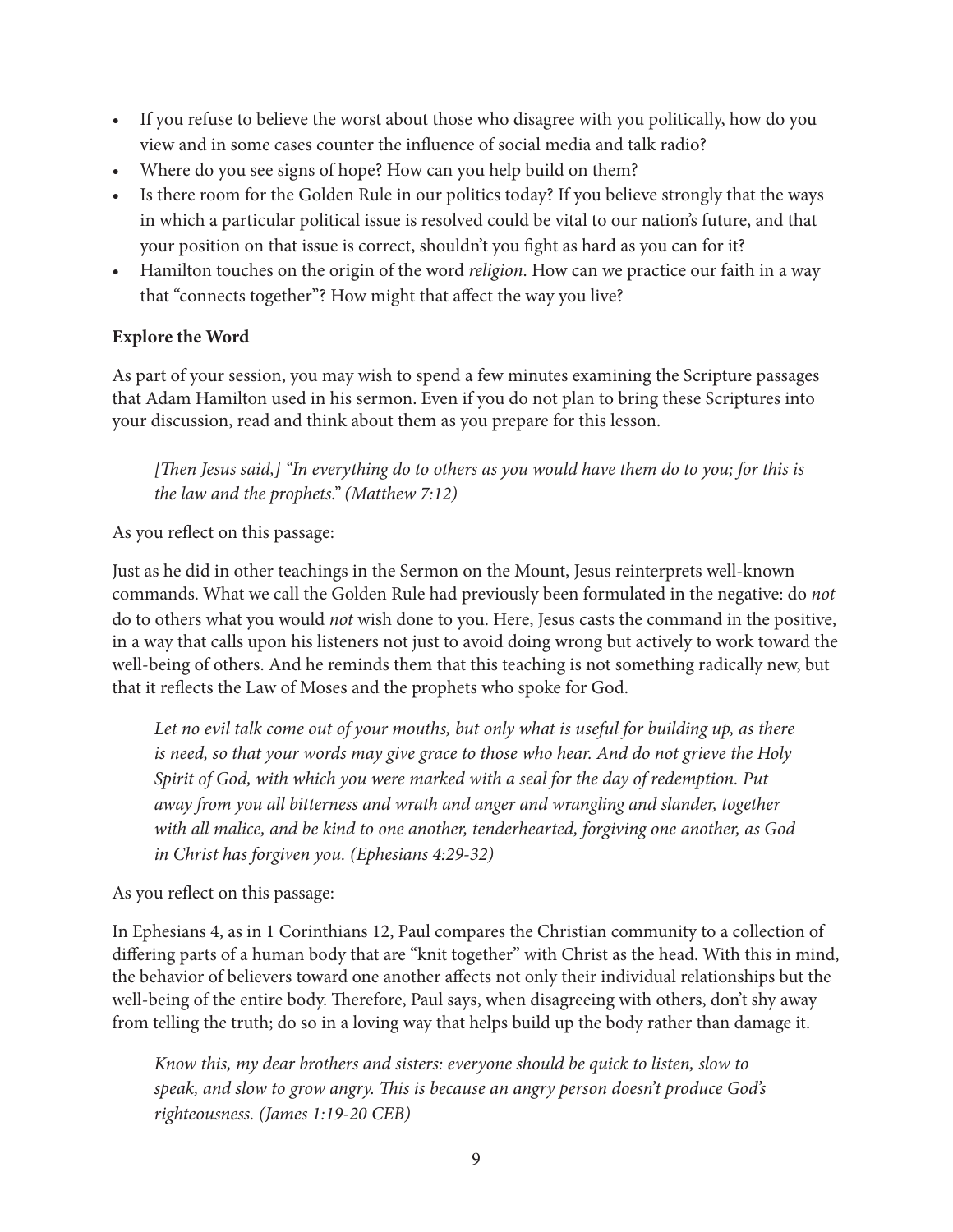As you reflect on this passage:

In these verses and the larger passage, James addresses Christian believers with a reminder that the Gospel has been "planted" in them (v. 21), and that their words and actions reflect their own witness. In the extended passage, he admonishes Christians to "be doers of the word and not only hearers who mislead themselves" (v. 22).

Questions about the Scriptures you may wish to discuss:

- How do these Scripture passages relate to the issues raised in the sermon?
- What new insights did you gain into these passages from hearing this sermon?
- If we are to speak only in ways that are useful for building up, avoiding "evil talk" as the writer of Ephesians directs, how would that affect the way you talk about political issues with others? How would it affect the way you use the Internet and social media to comment on political issues?
- How would you hear Paul's words about the kind of love that puts the interests of others ahead of our own interests and apply them to divisive issues in our country?

#### **Close with Prayer**

*O God, your Word reminds us that we are all very different people and that we become one body in Christ through the love for one another that knits everything together in harmony. Kindle that spirit within us as we approach the issues that divide so many people in this nation, and as we seek to live in faith amid our neighbors with whom we may disagree. Amen.*

## **Optional Activities If You Have More Time**

#### **Consider additional Scriptures in your discussion.**

Along with the previous Scriptures that Adam Hamilton used in his sermon, here are some additional passages that relate in various ways to the subject "keeping faith." If you have longer than one hour for your sessions, you may wish to read these Scriptures as a group and include them in your discussion. Consider together how these passages shed light on the topic:

- Ephesians 4:14-15
- Philippians 2:3-4
- Galatians 5:13-15
- Proverbs 20:3
- Galatians 2:11-14
- Matthew 5:9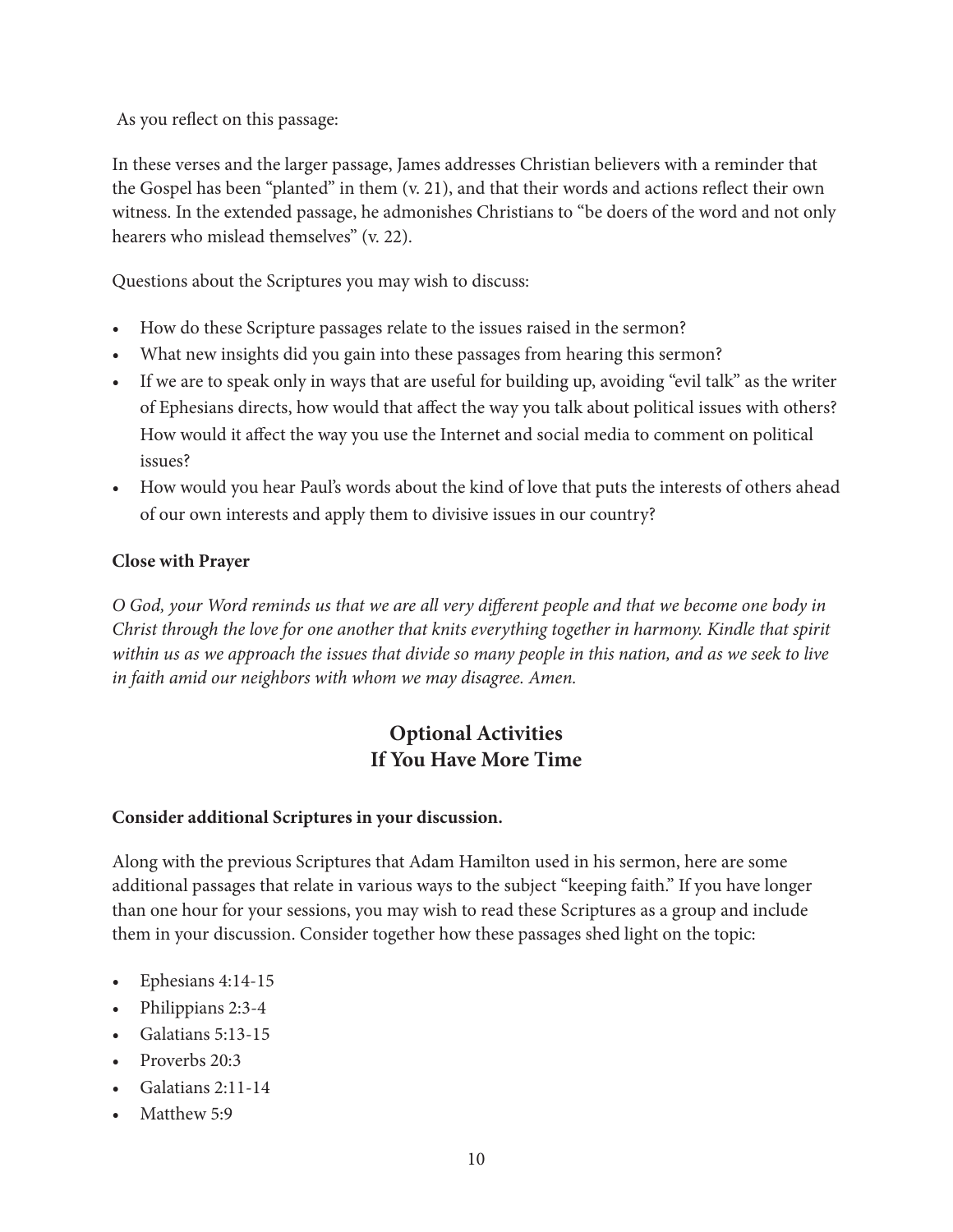#### **Illustrate the effect of drawing closer to God.**

Lead the group in an exercise at the end of your session. By way of background, explain that one of the Desert Fathers—members of Christian communities in the Sinai during the early centuries after Jesus' ministry—became concerned about unChristian behavior by his fellow monks toward one another. To help his brothers think about how their behavior affected their relationship with God, he created the following activity.

Ask your group to stand and form a circle. Find a space that gives everyone adequate room to move forward and backward. (If no such space is available to you, then create this illustration on paper or a blackboard rather than acting it out.) In the middle of the circle, designate a point that represents God. Now have everyone in the circle take two or three steps backward. Point out that, as everyone moved farther away from God, they also moved farther from one another. Now have everyone return to their starting point and take two or three steps toward the center of the circle—and invite them to note how drawing closer toward God brings everyone closer to one another. Invite participants to remember the lesson of this exercise as they deal with political issues that divide us.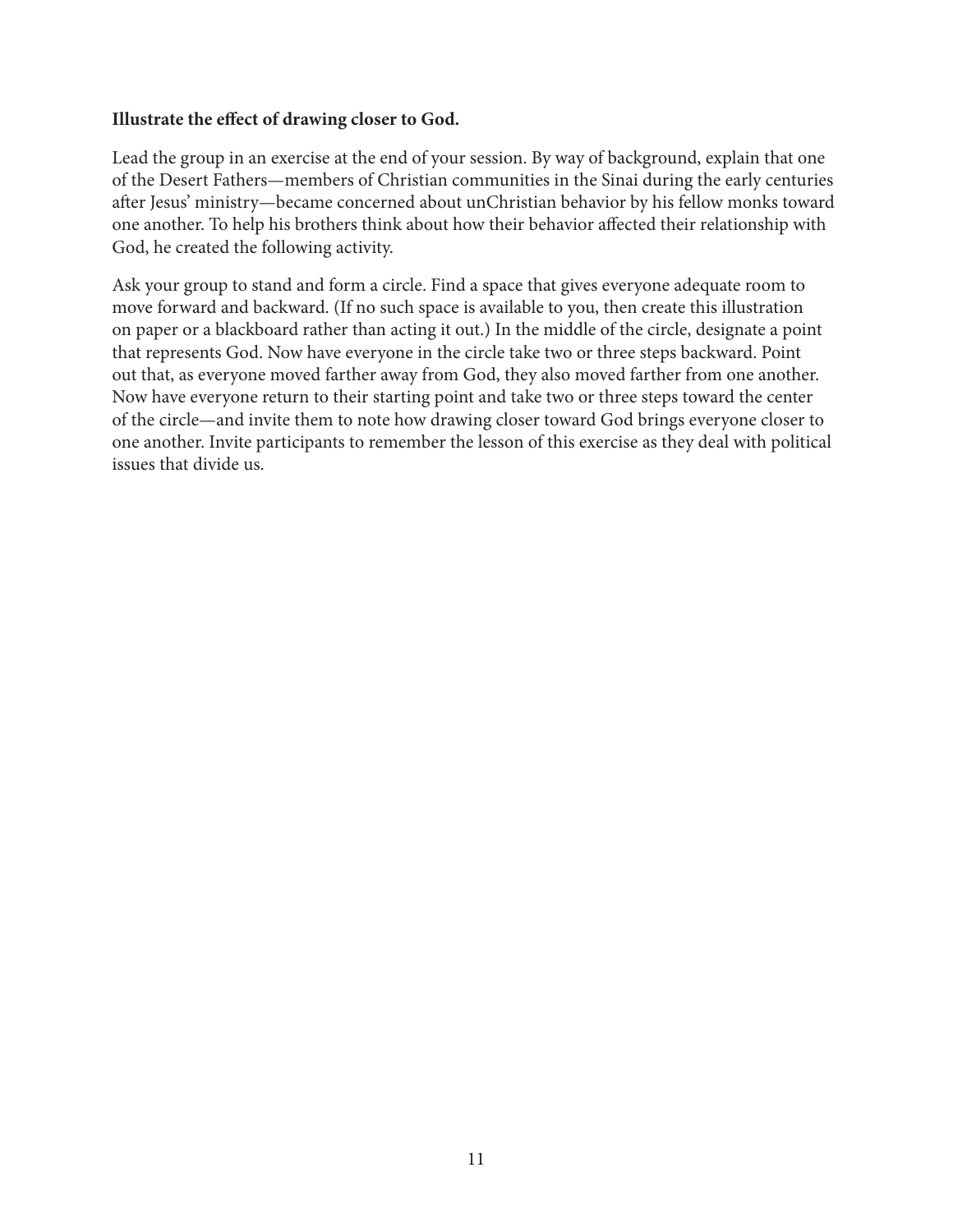## **Session 2 Immigrants and the Bible**

Session 2 focuses on the controversial issue of immigration and what the Bible says about the subject.

## **Preparing for the Session**

- Review Adam Hamilton's blog post and sermon video.
- If participants are to view the sermon video prior to the session, e-mail the blog post to each of them that includes the link to the sermon.
- Using this Leader Guide, review "Key Points from Adam Hamilton's Sermon" and "About the Content Experts" (below).
- Read through the discussion questions, activities, and optional activities. Identify which items you plan to cover. However, be prepared to adjust your plan as group members interact and questions arise.
- Pray for the leading of the Holy Spirit as you prepare for the study. Pray for discernment for yourself and for each member of the study group.

#### **Key Points from Adam Hamilton's Sermon**

- 1. Most Americans are descendants of people who immigrated to this land seeking freedom and opportunity. [There are, however, millions of African Americans whose forebearers came to this country against their will, as slaves, who make up a significant exception.]
- 2. We often have struggled with accepting those who came here for exactly the same reasons that our own forebears did. The same fears about immigrants that many Americans have today have been found among every generation of Americans going back for at least 175 years.
- 3. Many argue that undocumented aliens take jobs away from Americans. Others counter that these immigrants perform work that native-born Americans are unwilling to do (at least not for the wages being offered). Undocumented aliens contribute to our economy by buying goods and services. Many have children who were born here. On the other hand, they have violated our immigration rules.
- 4. Most Americans feel some ambiguity on this issue. We know we cannot allow unlimited numbers of people into our country. But we also feel compassion for people who risk their lives to come here, who work hard and contribute to our society.
- 5. The Bible does not function as a policy manual that spells out a solution on the issue of immigration. What it can tell us is the heart, character, and will of God with regard to immigrants at the time the Bible was written.
- 6. The Bible contains more than 150 references to immigrants, strangers, and aliens, beginning in Genesis with Abraham and Sarah.
- 7. The passage from Leviticus 19 shows that God was concerned for the aliens who would live in the land of Israel.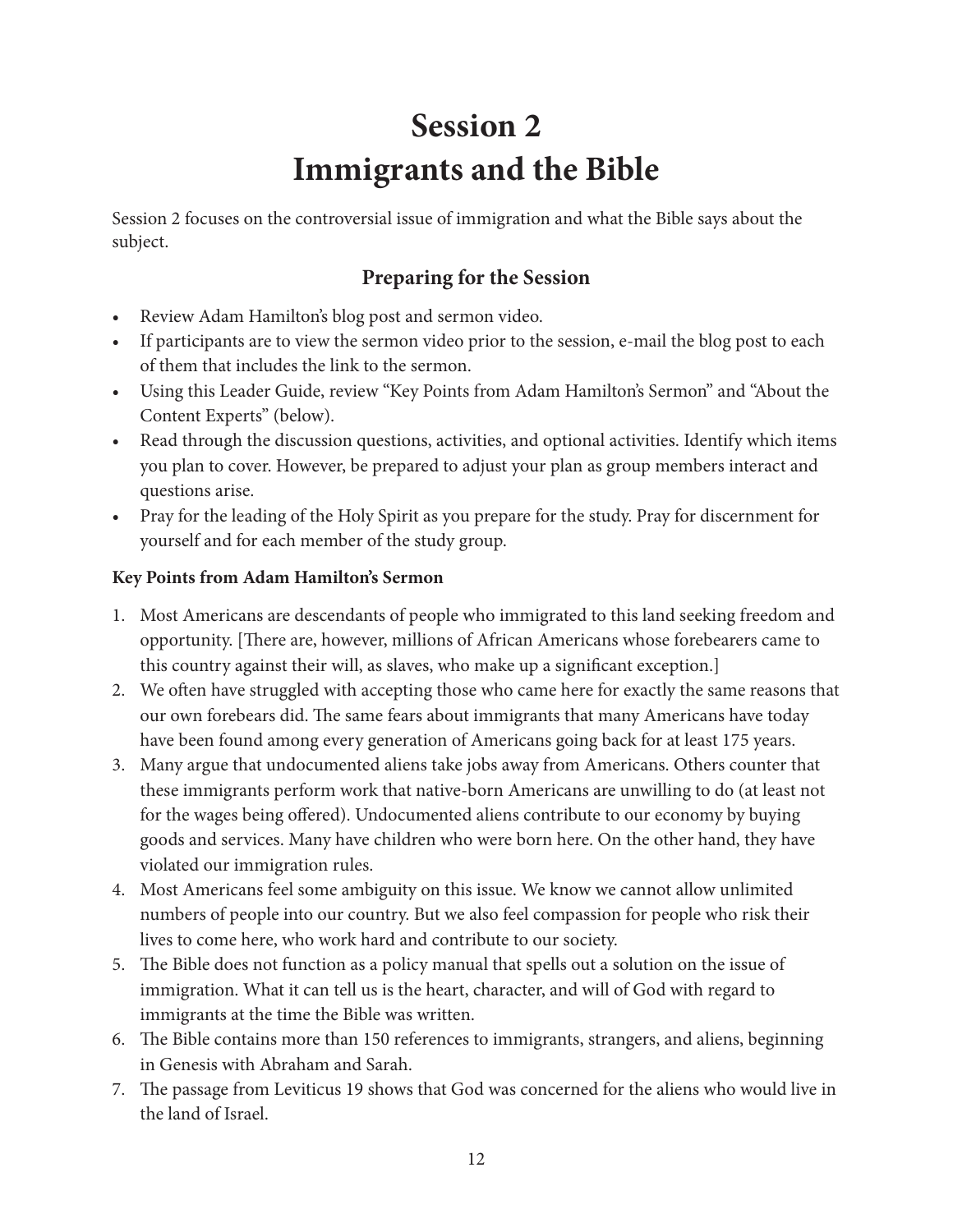- 8. Matthew 25 makes clear the call of Jesus to welcome the alien (*xenos*, in Greek) rather than being xenophobic. We must recognize—and resist—our own tendencies toward xenophobia.
- 9. We need to review our current policies toward immigration. There must be a way in which we can address undocumented aliens that both respects our laws and shows mercy.

*We are a nation divided. . . .A recent National Public Radio report noted, "Immigration is shaping up to be one of the most contentious and emotional topics in the 2016 presidential race."*

—from Adam Hamilton's blog

#### **About the Content Experts**

In each video, Adam Hamilton interviews one or more people whose professional experience gives them added perspective on the controversial issue he is discussing. Below is some brief background on two people whom Hamilton interviewed for this sermon.

**Roger McCrummen** is the managing partner of a Kansas City–based law firm, the McCrummen Immigration Law Group. He has experience in family-based and humanitarian-based immigration law, with emphasis on aspects of the law that relate to employment issues, such as work visas and green cards. As someone who holds both a law degree (from New York University) and a masters of divinity (ranking first in his class at Princeton Theological Seminary), he brings both a legal and a biblical perspective to this controversial subject. He speaks frequently about immigration law at legal conferences as well as at churches and universities.

**Bill Gordon** is president of Signature Landscaping in Kansas City. He has more than three decades of experience in the field and has testified before Congress about the landscaping industry. Because Signature Landscaping hires a number of documented guest workers through the United States' H-2B visa program, Bill has developed particular insights into the issues faced by those coming to this country from other nations.

### **During the Session**

#### **Open with Prayer**

*O Lord, your Word reminds us that none of us is in our home here on earth, because our true home is with you. As we explore the difficult issue of immigration today, help us remember what, as fellow strangers, we share in common with all the other human beings made in your image. Amen.*

#### **Watch the Sermon Video**

Prepare the group to watch the video:

- Remind everyone that immigration is the topic of Adam Hamilton's message today.
- Ask the group to watch especially for what the Bible says about strangers, aliens, and immigrants.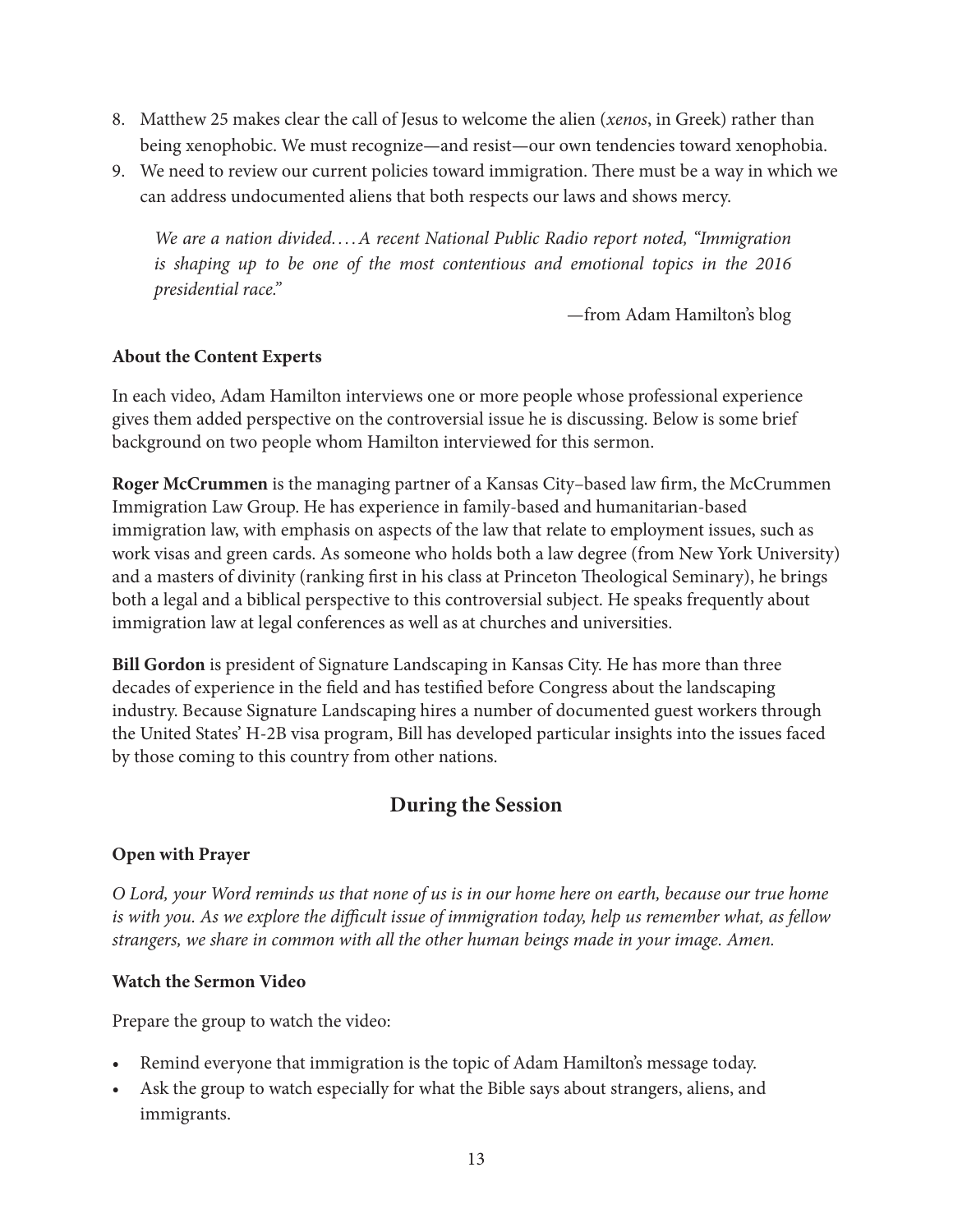#### **After the Sermon Video**

Discuss:

- If the Bible calls us to welcome the strangers in our land, does that mean we must have an open-border policy? If we can't take in everyone, how do we draw the line? How do our existing laws draw the line?
- If you learn that someone is in this country illegally, what action should you take, based on your understanding of the Bible's message? Should you do nothing, even though the person is violating the law? Should you report this person to the authorities, even if that risks violating the call to welcome the stranger?
- Does welcoming the alien and the stranger apply only to those who have entered this country by legal means? If so, why? If not, why not?
- Does the person's reason for entering this country illegally make a difference? For example, should someone who came here to escape violence in his or her own country be welcomed more than someone who came here purely for economic opportunity?
- Adam Hamilton says we must recognize and resist "our own xenophobic tendencies." Where do you see those tendencies in our community? in our church? in our own ways of thinking and acting?
- According to Hamilton, what does the Bible say about the treatment of strangers and aliens? If, as Hamilton argues, the Bible does not serve as a policy guide for solutions on immigration, how does the Bible's message affect your own views on this issue?
- While the Bible calls us to love the alien, a persistent problem for ancient Israel involved too-comfortable relationships with people from neighboring lands who worshiped foreign gods. (Solomon, for example, allowed idols in the Temple in order to please his foreign wives, whom he had married to help preserve peace with their native countries.) Is it legitimate to be concerned about the influence of newcomers in our communities who practice non-Christian faiths? If so, how do we balance that concern with the call to love the stranger as ourselves?
- The Holy Family were refugees and immigrants to Egypt, where they fled to escape King Herod's murderous intentions. Does their story influence how you might view immigrants seeking to escape violence in their home countries today? If so, how?

#### **Explore the Word**

As part of your session, you may wish to spend a few minutes examining the Scripture passages that Adam Hamilton used in his sermon. Even if you do not plan to bring these Scriptures into your discussion, read and think about them as you prepare for this lesson.

*When an alien resides with you in your land, you shall not oppress the alien. The alien who resides with you shall be to you as the citizen among you; you shall love the alien as yourself, for you were aliens in the land of Egypt: I am the LORD your God.*"

*(Leviticus 19:33-34)*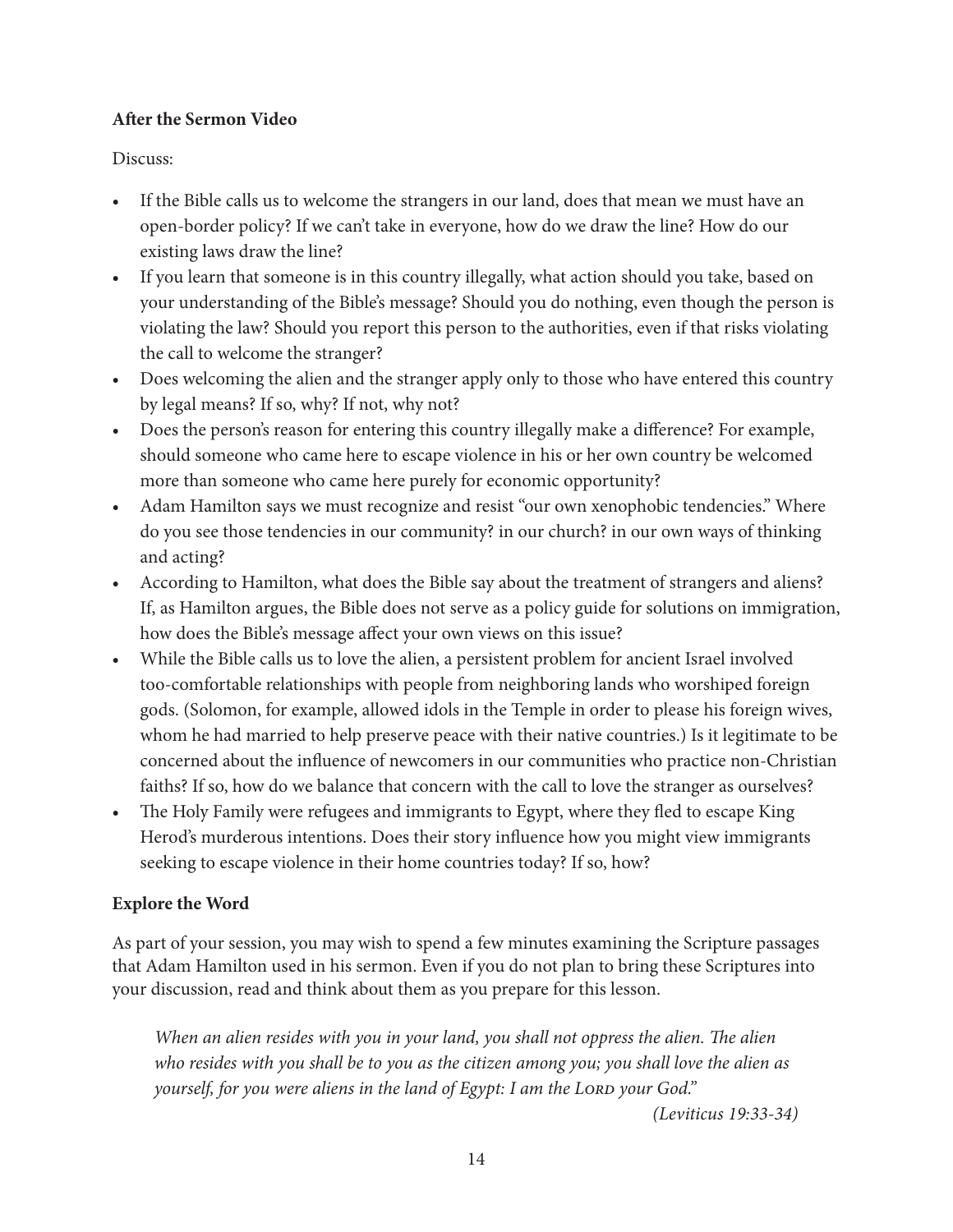As you reflect on this passage:

As Jesus describes them, the two greatest commandments are to "love God" and "love your neighbor as yourself." This passage from the Law of Moses uses the same words, substituting "alien" for "neighbor." The implication is that people are to treat the alien in their land just as they would treat someone who has always been their neighbor and who shares their traditions and culture. (It is worth noting here that the Israelites had not yet settled in the Promised Land of Canaan when they received this commandment from God. It was a land that, as with everything else, ultimately belonged not to the people but to God, and God was setting up rules for the people to follow when they inhabited this land of promise.)

What is implied in Leviticus is made clear by Jesus in Luke 10. When the lawyer asks Jesus, "And who is my neighbor?" Jesus answers with a story about a Samaritan, someone his audience would have seen as both a despised foreigner and a religious apostate.

*[Then the Son of Man said to the righteous], "I was a stranger and you welcomed me." (Matthew 25:35)*

As you reflect on this passage:

This passage is part of a much longer statement in which Jesus equates himself with those who are infirm, those who can't afford adequate clothing, and those who are in prison. In fact, Jesus suggests, we will ultimately be judged by how we respond to the plight of "the least of these." Jesus' words here suggest that the two greatest commandments—to love God and love our neighbor are so closely intertwined that they are impossible to separate. If we fail to act out of love for our neighbors who are hungry, or naked, or imprisoned, or are strangers, then we have failed to show love for God.

Questions about the Scriptures you may wish to discuss:

- How do these Scripture passages relate to the issues raised in the sermon?
- What new insights did you gain into these passages from hearing this sermon?
- In terms of your daily life, what does it mean to "love the alien" and "welcome the stranger"?
- In dealing with aliens in their midst, the Israelites are called to remember that they, too, were once aliens in a foreign land. Has there ever been a time in your own life when you were able to take a more understanding view of someone who might have been looked down on by society because you had gone through a similar experience yourself? How did your past experience affect your perceptions and actions?

#### **Close with Prayer**

*O God, give us wisdom and courage in answering your call to love our neighbor, remembering that in everyone we meet we see a reflection of you. Amen.*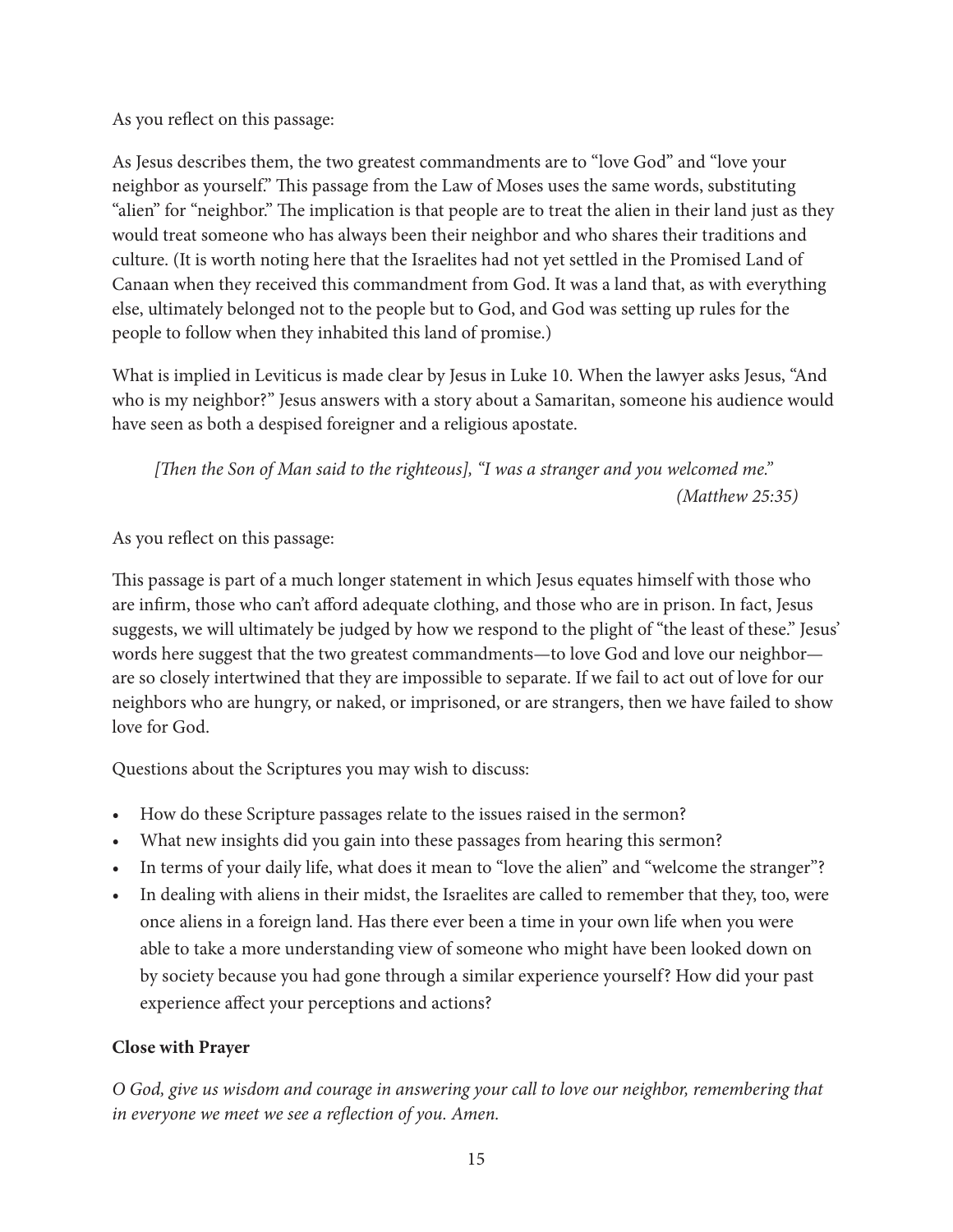## **Optional Activities If You Have More Time**

#### **Consider additional Scriptures in your discussion.**

Along with the Scriptures above that Adam Hamilton used in his sermon, here are some additional passages that relate in various ways to the subject of immigrants in our land. If you have longer than one hour for your sessions, you may wish to read these Scriptures as a group and include them in your discussion. Consider together how these passages shed light on the topic:

- Genesis 15:12-13
- Romans 12:13
- Romans 13:1-4
- Hebrews 13:1-2
- Deuteronomy 10:17-19
- Hebrews 11:8-16
- Deuteronomy 24:17
- Luke 10:25-37
- Ruth 2:1-7

#### **Consider immigration as it relates to current events.**

In advance of the session, download some current news stories from the Internet about immigration. Summarize the content of these stories for the group as an introduction to the topic. Ask participants what they have heard or read about the immigration issue. What are some of the issues of contention within the larger issue? How is immigration affecting your community or your state?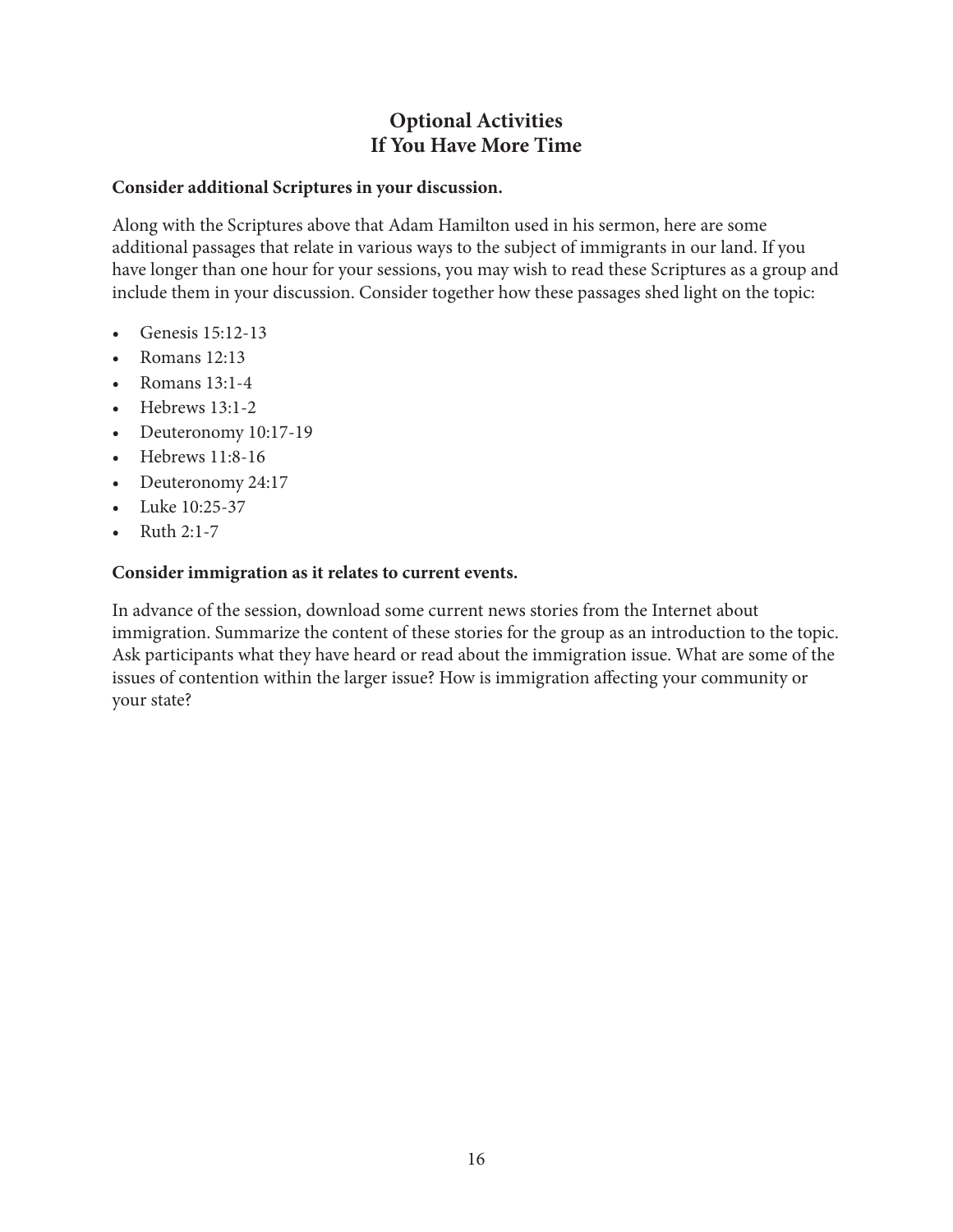## **Session 3 A Christian Response to Islamic Extremism**

Session 3 focuses on some ways Christians can approach and respond to Islamic extremism.

## **Preparing for the Session**

- Review Adam Hamilton's blog post and sermon video.
- If participants are to view the sermon video prior to the session, e-mail the blog post to each of them that includes the link to the sermon.
- Using this Leader Guide, review "Key Points from Adam Hamilton's Sermon" and "About the Content Experts" (below).
- Read through the discussion questions, activities, and optional activities. Identify which items you plan to cover. However, be prepared to adjust your plan as group members interact and questions arise.
- Prepare the room where the group will meet. To facilitate the discussion, group members should be seated around a table or in a circle so they can see one another. If the group will be viewing the sermon video during the session, make arrangements for video display or projection.
- Have a supply of Bibles handy if you plan to read and discuss the accompanying Scripture texts.
- Reread the ground rules for the discussion and hints on facilitating a productive discussion. You may wish to review these ground rules again with the group after viewing the video and before the discussion begins.
- Pray for the leading of the Holy Spirit as you prepare for the study. Pray for discernment for yourself and for each member of the study group.

#### **Key Points from Adam Hamilton's Sermon**

- 1. Terrorist acts by Islamic extremists have heightened our concerns about future attacks. These acts have contributed to fear and suspicion of all Muslims.
- 2. Though the Quran contains passages about fighting, most Muslims today read them the same way Christians read stories from Joshua in our Bible about the killing of Canaanite men, women, and children; that is, today most Muslims do not see these passages as commands to kill those who do not share their faith. Islamic extremists, on the other hand, see the Quran's passages about the rules of engagement in wars from Mohammed's time as permission for violent activities.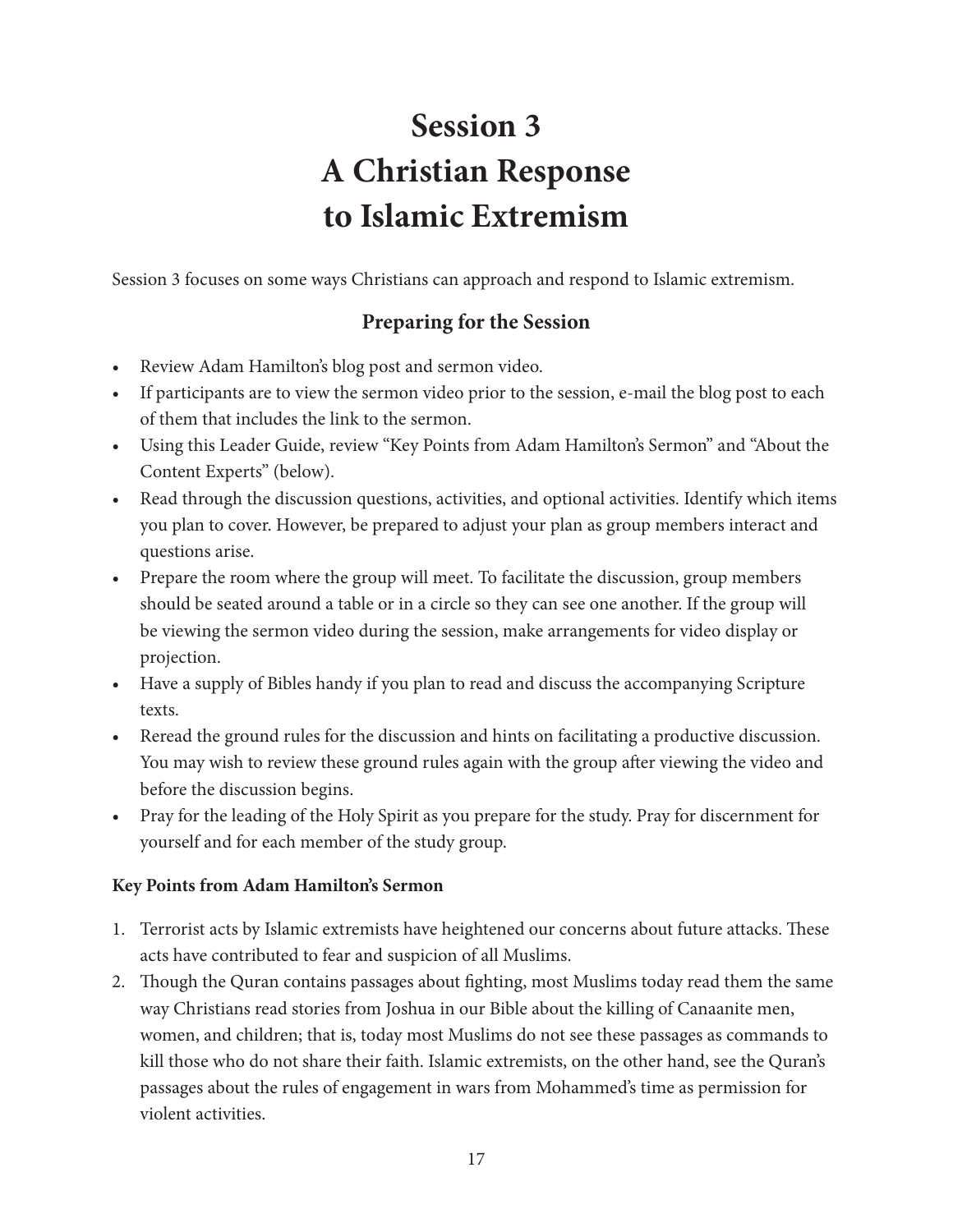- 3. The Five Pillars of Islam: (1) There is only one God; (2) Pray five times a day; (3) Give to support the needy; (4) Fast from dawn till sundown during the month of Ramadan; and (5) If possible make a pilgrimage to Mecca at least once in a lifetime.
- 4. Just as there are divisions among Christians, the same is true of Muslims, whose faith has its own liberals, moderates, conservatives, fundamentalists, and extremists. Most Muslims in America fall into one of the first three camps. Extremism goes further than fundamentalism, often advocating the elimination of those who disagree.
- 5. ISIS (the Islamic State of Iraq and Syria) truly believes what it professes: that it is engaged in a conflict to bring about the end times. The primary enemies of ISIS are other Muslims who do not share their beliefs. The Islamic view of end times involves victory in a climactic battle in Syria among all the nations of the world and God's people.
- 6. Whatever the military solution to ISIS in the Middle East may be, our aim on American soil must be to exemplify a better way of acting toward others, serving as a model for that very small number of Muslims who might be drawn toward ISIS's extreme views.
- 7. Fighting ISIS at home means showing what it means to be Christians: loving our neighbor, going out of our way to express hospitality to Muslims, assuming the best about them and not the worst.
- 8. Paul, in his Letter to the Romans, expresses how we are to wage this spiritual war: never avenging ourselves, never repaying evil for evil, overcoming evil with good.

*Most of us believe it's wrong to judge an entire category of people based the actions of a relatively small number of extremists within that group. At the same time, terrorist attacks by Islamic extremists within our midst have heightened our concerns about future attacks.* —from Adam Hamilton's blog

#### **About the Content Experts**

In each video, Adam Hamilton interviews one or more people whose professional experience gives them added perspective on the controversial issue he is discussing. Below is some brief background on two people whom Hamilton interviewed for this sermon.

**Mahnaz Shabbir** is president of Shabbir Advisers, a strategic management consulting company based in Kansas City. Locally, nationally, and internationally, she has given hundreds of lectures on diversity issues. Before starting her own firm, she was an executive with Carondelet Health, a large health system in Kansas City. She is author of an article, "I Am an American Muslim Woman," that was syndicated throughout the United States.

**Brian Steed** is a lieutenant colonel in the US Army who also spent eight years as an officer in the US Foreign Service focused on the Middle East. He has been an officer in the Jordanian army, a liaison to the Israeli Defense Forces, and a military adviser in Iraq. He has traveled to nearly every Arabic-speaking country. He is the author of several books on Islam, including *Bees and Spiders: Applied Cultural Awareness and the Art of Cross-Cultural Influence*. He teaches at the US Army Command and General Staff College at Fort Leavenworth, Kansas.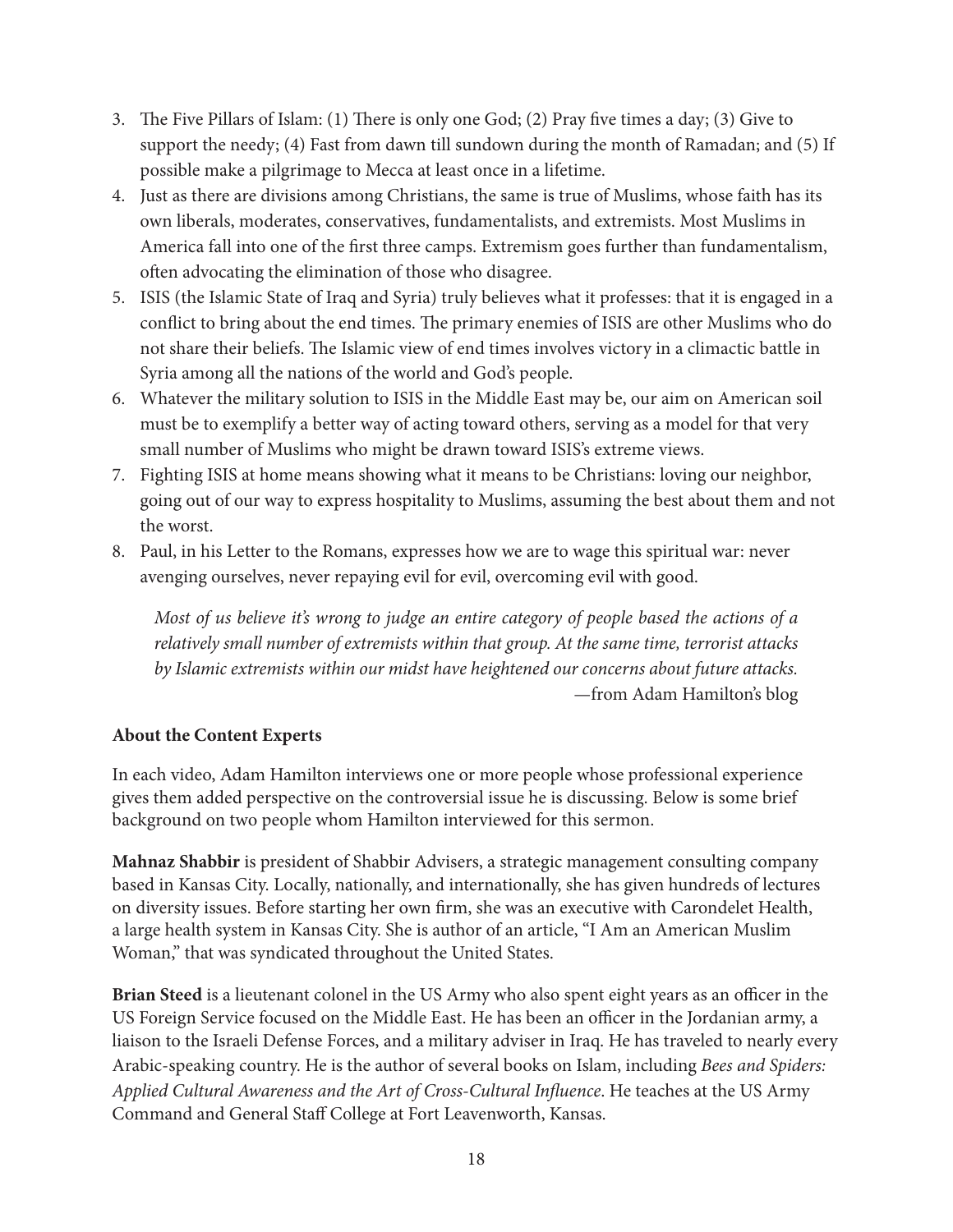### **During the Session**

#### **Open with Prayer**

*O Lord, we are saddened to recognize that much evil has been done in your name, by those who call you God and by those who call you Allah. Even as we strive to keep our neighbors and families safe, help us nevertheless not to judge others based only on their religion or nationality, but to live in the way you showed us through your son, Jesus. Amen.*

#### **Watch the Sermon Video**

Prepare the group to watch the video:

- Remind everyone that Adam Hamilton's message today is about a Christian response to Islamic extremism.
- Remind everyone that the purpose of this session is not to get into an extended debate about specific policies.
- Ask the participants, as they watch, to look for ways to defeat Islamic extremism on American soil by living out their faith.

#### **After the Sermon Video**

Discuss:

- Describe some of the fears that have been voiced about Muslims in the United States. In what ways do some of these fears seem unjustified? In what ways might they seem justified?
- Based on Hamilton's sermon, where do you see common ground between Islam and Christianity?
- Hamilton references passages in the Old Testament in which God appears to call for the slaughter of men, women, and children. As a Christian, how do you view these passages? What, if any, guidance do they offer for your life and faith? In reading these passages, would it be fair for non-Christians to claim that our religious texts condone genocide? Why or why not?
- Can you think of examples of Christian groups that have hurt others, physically or otherwise, in the name of our religion? How do you as a Christian feel when others criticize Christianity as a whole for the actions of a smaller group of fellow Christians?
- Do you agree with Hamilton's view that living out our faith is a way to combat extremism here in America? Why or why not? If so, describe a specific way in which living out your faith might affect the situation.
- When people have legitimate fears about attacks by Islamic extremists, how do we apply our faith in ways that balance those concerns for people's safety with our belief that it is wrong to judge someone only the basis of religion or nationality?
- To illustrate the shock that must have registered in the minds of Jesus' listeners, some presentday commentators have retold his parable of the good Samaritan by substituting an Islamic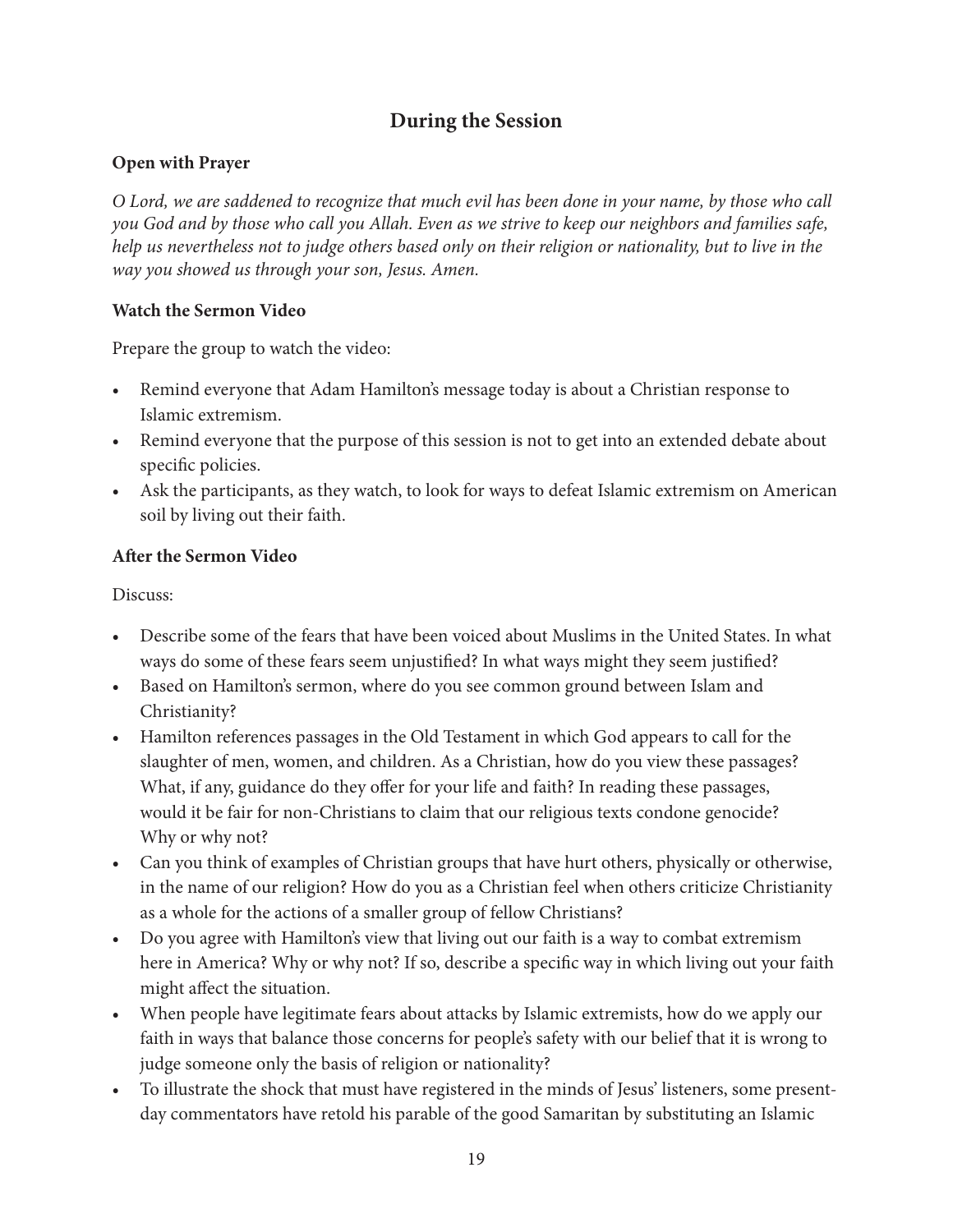fundamentalist in the role of the hated Samaritan. How would your hearing the story in this way add to your insight into Jesus' message? Would the change make it more difficult to accept Jesus' message? Why?

#### **Explore the Word**

As part of your session, you may wish to spend a few minutes examining a scriptural passage that Adam Hamilton used in his sermon. Even if you do not plan to bring this Scripture into your discussion, read and think about it as you prepare for this lesson.

*Bless those who persecute you; bless and do not curse them. Rejoice with those who rejoice, weep with those who weep. Live in harmony with one another; do not be haughty, but associate with the lowly; do not claim to be wiser than you are. Do not repay anyone evil for evil, but take thought for what is noble in the sight of all. If it is possible, so far as it depends on you, live peaceably with all. Beloved, never avenge yourselves, but leave room for the wrath of God; for it is written, "Vengeance is mine, I will repay, says the Lord." No, "if your enemies are hungry, feed them; if they are thirsty, give them something to drink; for by doing this you will heap burning coals on their heads." Do not be overcome by evil, but overcome evil with good. (Romans 12:14-21)*

As you reflect on this passage:

Romans is Paul's letter of introduction to a Christian community that has been experiencing division between Jewish and non-Jewish followers of Jesus. In contrast to the situation he confronted with the Galatians and others, in Rome it is the Jewish Christians who have been made to feel somehow inferior to their Gentile brothers and sisters in Christ. Paul's advice in this chapter applies not only to the situation within the church in Rome but to how all Christians should interact with one another and with the dominant pagan culture. As scriptural authority, Paul here cites two passages from Jewish Scriptures, Deuteronomy 32:35 and Proverbs 25:21-2.

Questions about the Scripture you may wish to discuss:

- If Paul is writing to Christians who come from different religious backgrounds (Jewish and Gentile), how might his words apply to relationships today between American Christians and American Muslims?
- How would you interpret Paul's directive to live peaceably with others "so far as it depends on you"? How far are we called to go in our efforts toward peace before it no longer depends on us?
- Where in your life have you seen good overcoming evil by refusing to repay evil with evil?

#### **Close with Prayer**

*O God, give us the courage to repay evil with good, and give us the faith to trust the outcome to you. Amen.*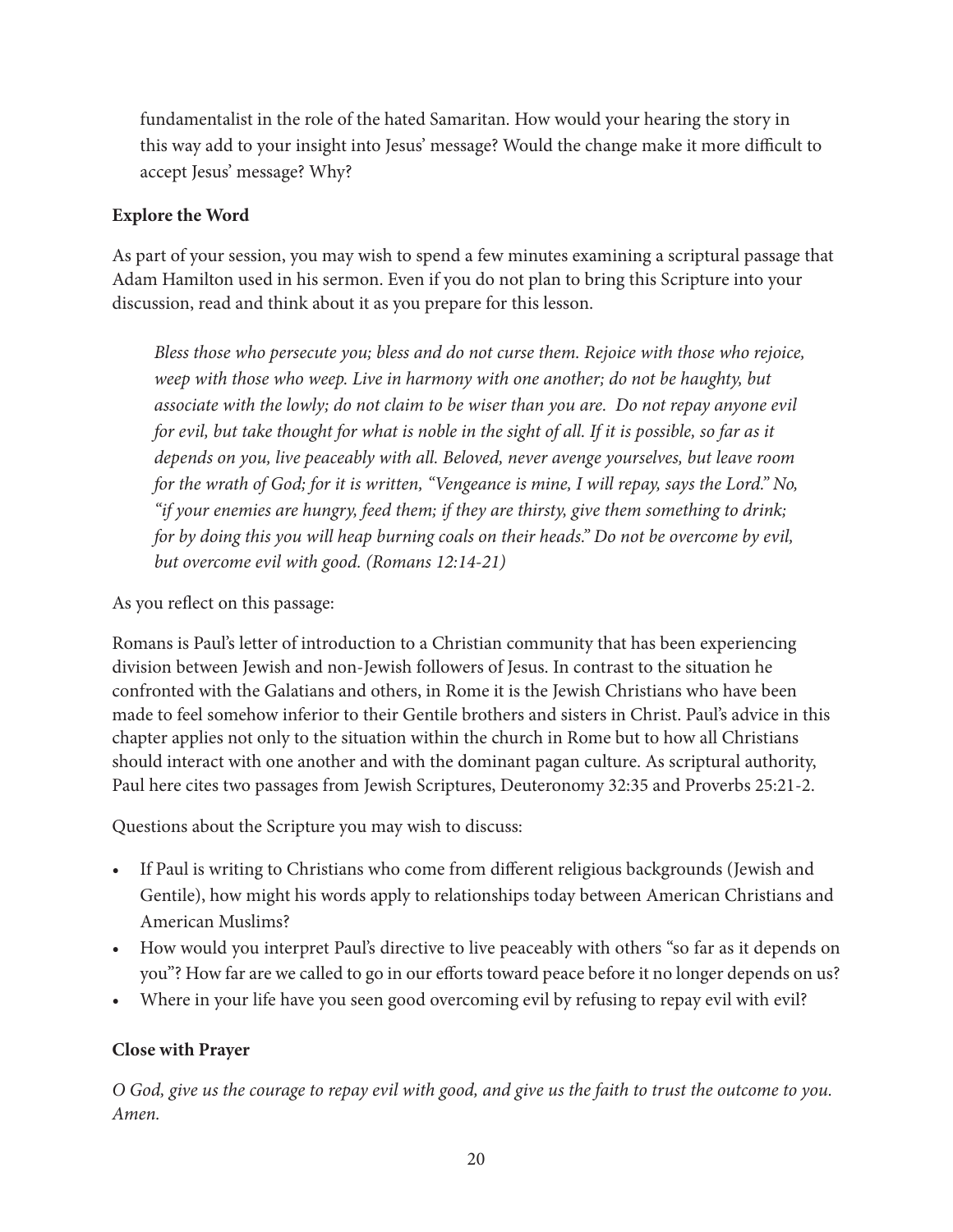## **Optional Activities If You Have More Time**

#### **Consider additional Scriptures in your discussion.**

Along with the Scripture above that Adam Hamilton used in his sermon, here are some additional passages that relate in various ways to the subject of today's sermon. If you have longer than one hour for your sessions, you may wish to read these Scriptures as a group and include them in your discussion. Consider together how these passages shed light on the topic:

- Matthew 15:21-28
- Hebrews 13:1-2
- James 4:11-12
- Jonah 4:11
- 1 Peter 3:8-17
- 1 John 3:13-16

#### **Discuss the headlines.**

Perhaps as an icebreaker for the discussion, invite participants to recall recent stories in the media about terrorist attacks by Islamic extremists. Ask: How do these stories make you feel? How do you want to respond? How do they affect your view of Islam and of Muslims?

Now, invite participants to recall recent stories in the media about Muslims on commercial air flights or elsewhere who were profiled and wrongly suspected of being terrorists. Ask: How do these stories make you feel? How do they affect your view of Muslims?

Ask for a show of hands regarding how many in the group personally know any Muslims, perhaps as neighbors or as co-workers. Ask whether these relationships have affected their views of Islam and of Muslims.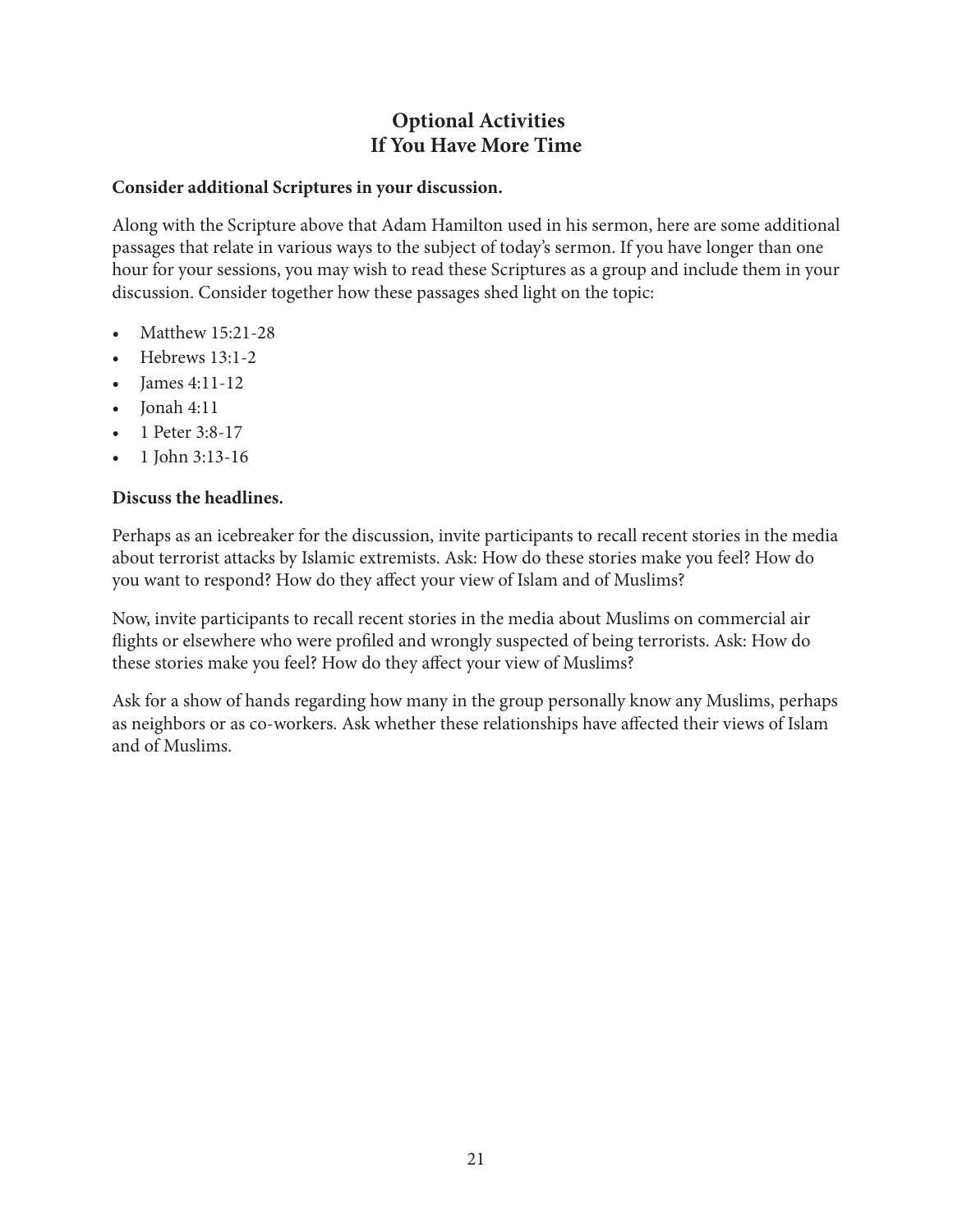## **Session 4 Christianity and Health Care**

Session 4 focuses on how Christianity relates to the controversial issue of health care.

## **Preparing for the Session**

- Review Adam Hamilton's blog post and sermon video.
- If participants are to view the sermon video prior to the session, e-mail the blog post to each of them that includes the link to the sermon.
- Using this Leader Guide, review "Key Points from Adam Hamilton's Sermon" and "About the Content Experts" (below).
- Read through the discussion questions, activities, and optional activities. Identify which items you plan to cover. However, be prepared to adjust your plan as group members interact and questions arise.
- Prepare the room where the group will meet. To facilitate the discussion, group members should be seated around a table or in a circle so they can see one another. If the group will be viewing the sermon video during the session, make arrangements for video display or projection.
- Have a supply of Bibles handy if you plan to read and discuss the accompanying Scripture texts.
- Re-read the ground rules for the discussion and the hints on facilitating a productive discussion. You may wish to review these ground rules again with the group after viewing the video and before the discussion begins.
- Pray for the leading of the Holy Spirit as you prepare for the study. Pray for discernment for yourself and for each member of the study group.

#### **Key Points from Adam Hamilton's Sermon**

- 1. The political debate is not about whether government should be involved in health care; there is general agreement that government has a role to play. The question is how government should play that role.
- 2. What does Christianity have to do with health care? For starters, one of the most common activities in which Jesus engages, according to the Gospels, is healing the sick. In the parable of the good Samaritan, Jesus offered an example of what Christian love looks like.
- 3. Following Jesus' teaching, early Christians made a practice of caring for the sick. From the time of Emperor Constantine through John Wesley's day and beyond, Christians have built and run hospitals to provide care for those who could not afford it.
- 4. Health care changed in the twentieth century. Hospitals no longer were primarily for the poor. We saw the rise of prepaid health insurance, which most people who were covered received through their employers. To cover those who were no longer working, the federal government launched Medicare. Medicaid was created for those too poor to afford insurance.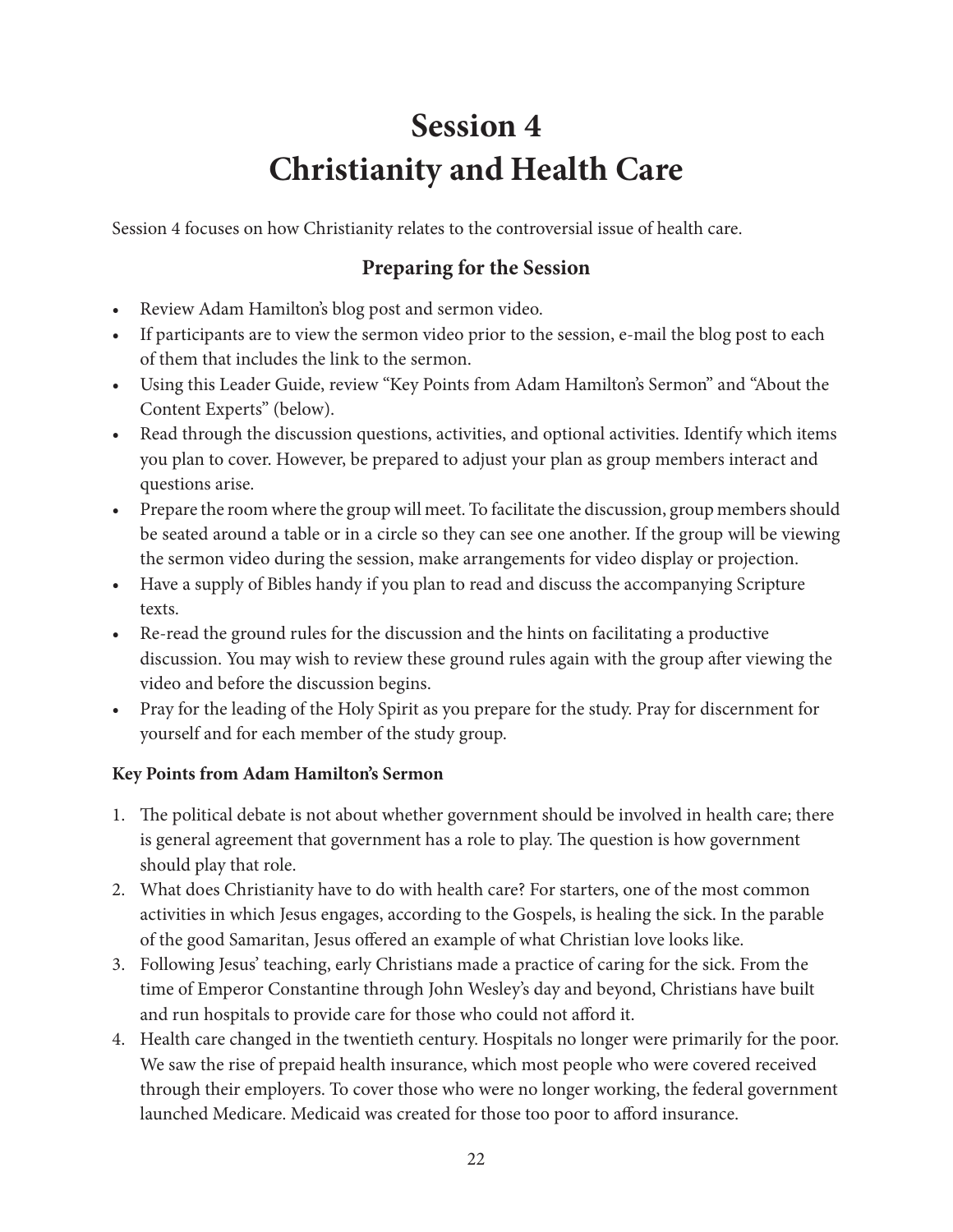- 5. As health care costs skyrocketed, many employers were no longer able to afford insurance coverage for their employees. The number of uninsured Americans rose, creating the conditions that led to the passage of the Affordable Care Act (ACA).
- 6. The health care experts Hamilton interviewed believe that access for all Americans to affordable health care coverage is a moral imperative and an economic necessity. Whether we retain or repeal the ACA, the problems it sought to address must continue to be addressed.
- 7. Our faith should impact our thinking about health care—our own and that of our neighbor in at least three ways:
	- The Bible teaches that our bodies are a gift from God, a "temple of the Holy Spirit" (1 Corinthians 6:19), and that taking care of our bodies glorifies God.
	- Our physical bodies are only our temporary homes. Bearing that faith statement in mind may affect how we approach decisions about how we use medical care in the final days of our lives.
	- Our faith should compel us to care about the vulnerable.

*[On the subject of health care,] Christians may not all agree about the answers, but they do care about the issues raised by these questions.*

—from Adam Hamilton's blog

#### **About the Content Experts**

In each video, Adam Hamilton interviews one or more people whose professional experience gives them added perspective on the controversial issue he is discussing. Below is some brief background on two people whom Hamilton interviewed for this sermon.

**Doug Henley, M.D.**, is CEO of the American Academy of Family Physicians, which represents more than 120,000 physicians and medical students nationwide. He also serves on the board of directors of the Patient-Centered Primary Care Collaborative—a coalition of businesses, consumers, and health care organizations that have joined together to advocate for the patientcentered medical home. In addition, Dr. Henley is a founding member of the Ambulatory Care Quality Association Steering Committee, whose mission is to improve health care quality and patient safety.

**Samuel Turner** is associate dean at the University of Missouri-Kansas City School of Medicine and served for ten years as CEO of the Shawnee Mission Healthcare System. He has more than twenty-five years experience as a senior-level executive in large health care organizations. During his eleven years of leadership at Shawnee, the facility earned top ranking for patient satisfaction and was named multiple times as one of the top one hundred hospitals in the United States.

## **During the Session**

### **Open with Prayer**

*O God, open our eyes, our minds, and our hearts to hear and understand your Word for us today. Amen.*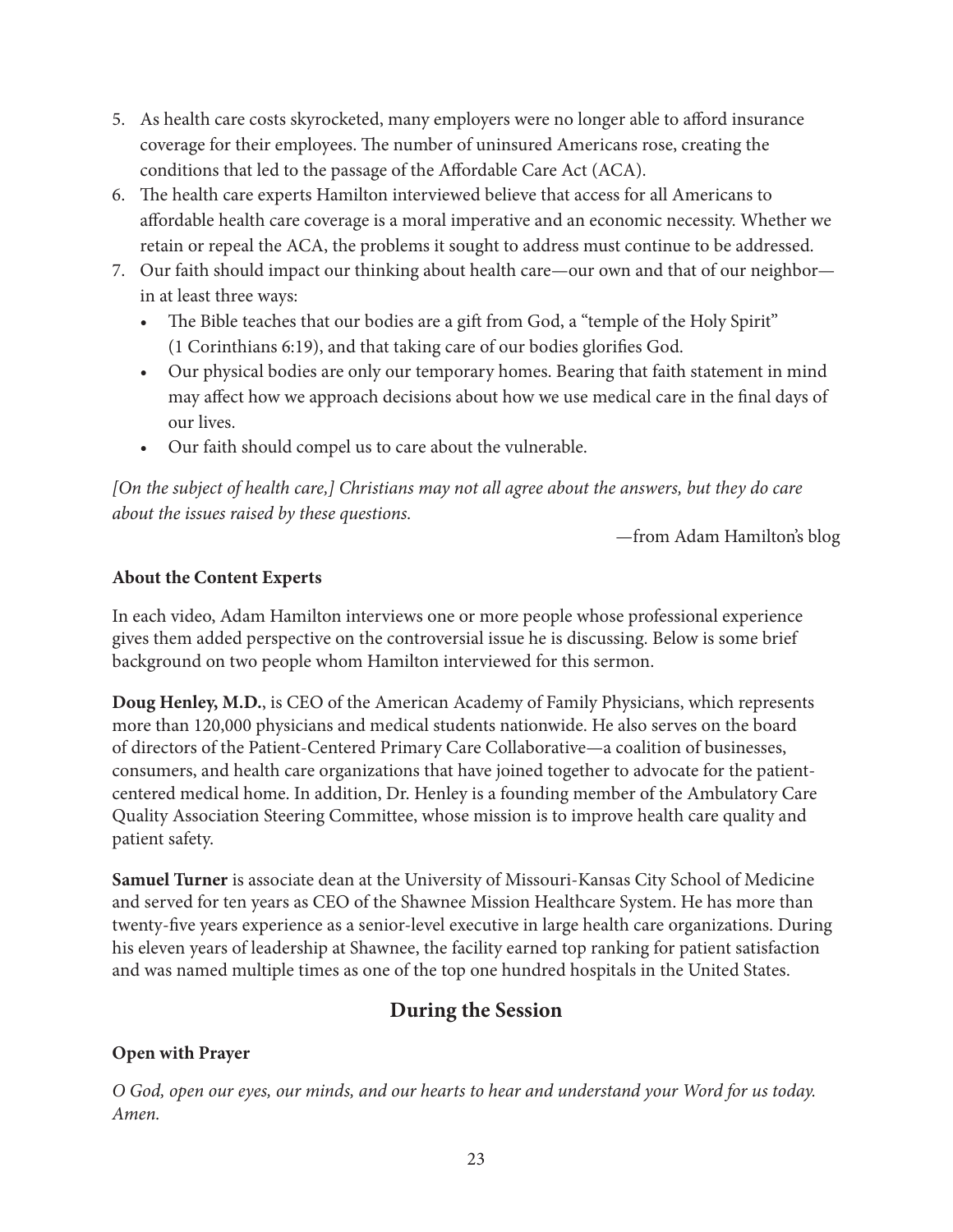#### **Watch the Sermon Video**

Prepare the group to watch the video:

- Remind everyone that Adam Hamilton's message today is about how our Christian faith relates to the debate over health care in this country.
- Remind everyone that our purpose today is not to get into an extensive debate about health care policy and solutions.
- Ask the participants, as they watch, to look especially for ways that Scripture can inform our views on health care.

#### **After the Sermon Video**

Discuss:

- How have your own experiences, or those of someone you know, influenced your thinking about the adequacy of Americans' access to health care?
- According to Hamilton, what issues did the Affordable Care Act attempt to address? How serious do you believe these issues were in our society? From your observation, what serious issues remain since the act was implemented?
- Based on your recall of Jesus' healing miracles, why do you believe he cured the sick rather than allowing nature to take its course?
- Hamilton suggests that, because Christians regard our bodies as only our temporary, earthly homes, this understanding should affect how we approach end-of-life care. Do you agree? Why or why not? Some Christians take this view to an extreme and believe we should not use medical care at all to heal the body (or, at the other extreme, they favor allowing assisted suicide for the terminally ill). Where can we draw the line? What principles do we use?
- Hamilton says that one way our faith should affect our thinking about health care is that we should take seriously the call to treat our bodies as a temple and a gift from God. Hamilton also says we should show compassion for our neighbors in need. But what happens when those values seem to conflict—when people need help but are suffering from health conditions for which their own behavior (for example, poor diet, lack of exercise, smoking, substance abuse) may have been a contributing factor?
- Jesus did not attempt to cure every sick person in Judea and Galilee; he healed only those whom he encountered. He also said the poor would always be with us. In light of these facts, how do you think we are to understand our obligation to help others?
- Some Christians argue that offering charitable assistance (such as health care) to people who can't afford it for themselves should be undertaken by individuals but not by society as a whole. Others say that, in a democracy, Christians should vote for a society that reflects their own principles, such as assisting those who cannot afford health care coverage. Is there common ground between these two views? Did the video affect your thinking about these two viewpoints? How?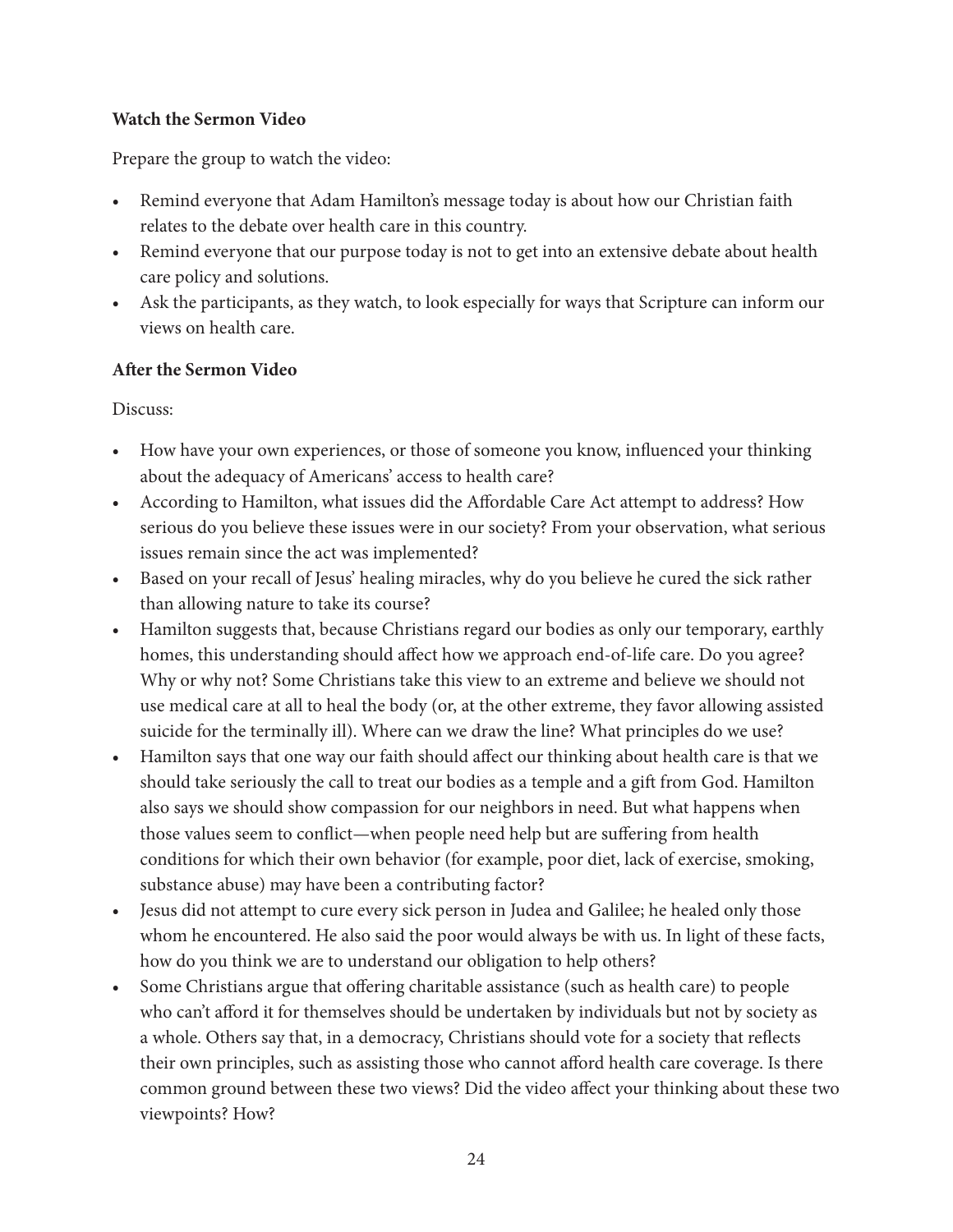#### **Explore the Word**

As part of your session, you may wish to spend a few minutes examining a scriptural passage that Adam Hamilton used in his sermon. Even if you do not plan to bring this Scripture into your discussion, read and think about it as you prepare for this lesson.

*"A man was going down from Jerusalem to Jericho, and fell into the hands of robbers, who stripped him, beat him, and went away, leaving him half dead. Now by chance a priest was going down that road; and when he saw him, he passed by on the other side. So likewise a Levite, when he came to the place and saw him, passed by on the other side. But a Samaritan while traveling came near him; and when he saw him, he was moved with pity. He went to him and bandaged his wounds, having poured oil and wine on them. Then he put him on his own animal, brought him to an inn, and took care of him. The next day he took out two denarii, gave them to the innkeeper, and said, 'Take care of him; and when I come back, I will repay you whatever more you spend.' Which of these three, do you think, was a neighbor to the man who fell into the hands of the robbers?" He said, "The one who showed him mercy." Jesus said to him, "Go and do likewise."* 

*(Luke 10:30-37)*

#### As you reflect on this passage:

Jesus told this parable in response to a simple question from an expert on religious law: "And who is my neighbor?" His story was probably not the answer most of his listeners expected, since the person held up as an example of loving a neighbor was a Samaritan. Religious people among Jesus' audience had been taught to view Samaritans as religious apostates. So despised were Samaritans in Judea that, if an observant Jew encountered one while walking on the road, the Jew would not even allow a footstep to fall within the Samaritan's shadow. By the end of the parable, the expert on religious law was able to answer his own question: The neighbor is the one who showed mercy. And then Jesus issued a call that echoes to all of us: "Go and do likewise."

Questions about the Scriptures you may wish to discuss:

- Based on this parable, how would you define mercy? How does your definition here compare with the way you usually have thought of that term?
- What does it mean to show mercy? Describe a time when you have seen mercy shown in the way Jesus applies the idea here.
- Everyone knew that the road from Jerusalem to Jericho was a dangerous place. Was it incautious for the man who was attacked to have traveled alone? Wouldn't he bear some of the responsibility for being attacked by putting himself at such risk? Why doesn't Jesus bring this up in his parable?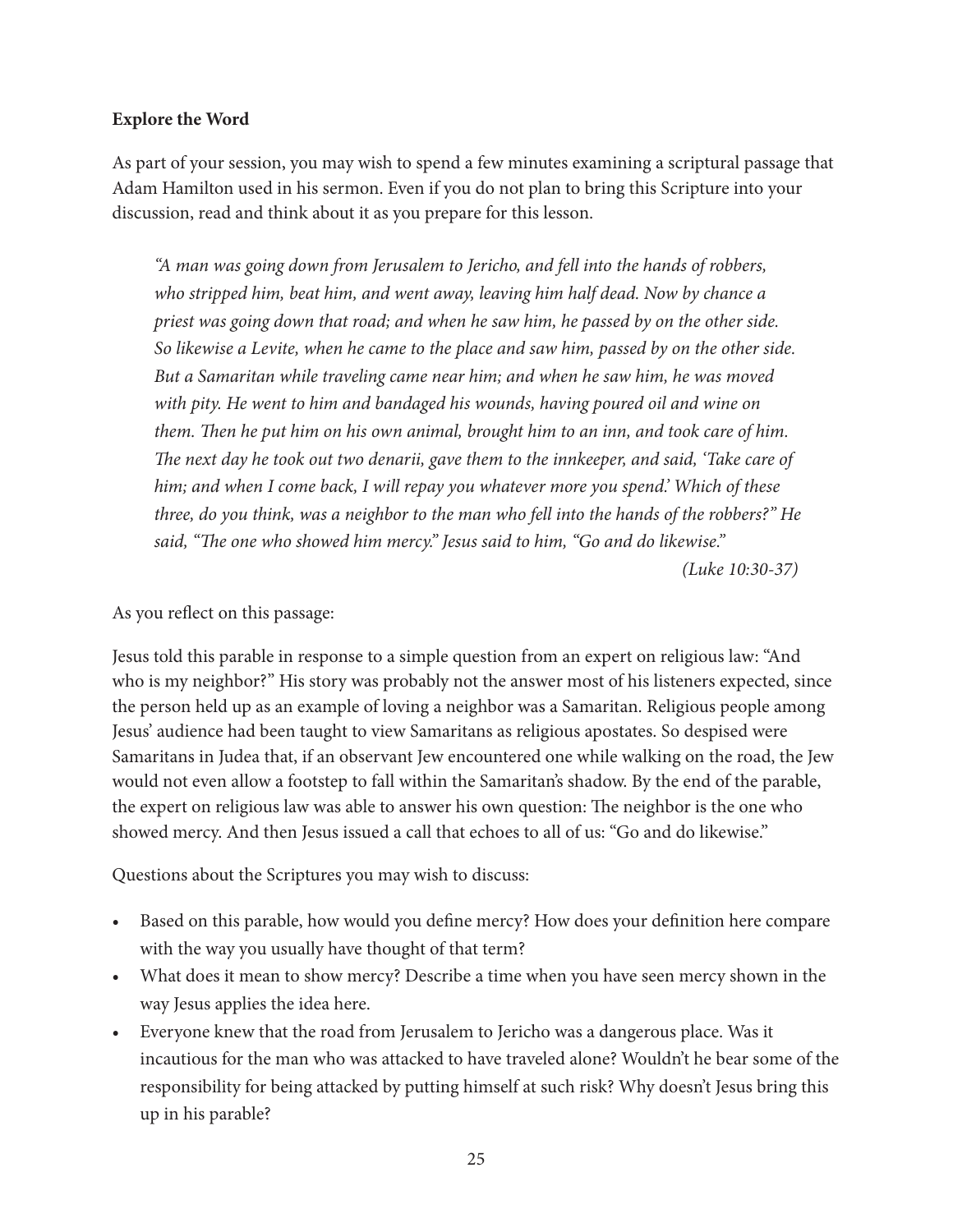- Martin Luther King, Jr. once used this parable to illustrate what he regarded as the difference between justice and mercy. Mercy, he said, was helping the man attacked by robbers. Justice, by contrast, was making the road safe so others wouldn't be attacked. What do you think of Dr. King's argument? How might it apply to an issue such as health care today?
- If showing mercy is God's vision for how we should interact with one another, and if justice is about following God's vision, then couldn't you say that mercy is justice?

#### **Close with Prayer**

*Lord, we don't always know the best course of action, but teach our hearts what it means to be a neighbor and to act from a desire to show mercy, practice your justice, and walk humbly with you. Amen.*

### **Optional Activities If You Have More Time**

#### **Consider additional Scriptures in your discussion.**

Along with the Scripture above that Adam Hamilton used in his sermon, here are some additional passages that relate in various ways to the subject of health care. If you have longer than one hour for your sessions, you may wish to read these Scriptures as a group and include them in your discussion. Consider together how these passages shed light on the topic:

- 1 Corinthians 6:19-20
- 2 Corinthians 4:7–5:9
- Mark 5:25-34
- Mark 7:31-37
- Mark 1:40-42

#### **Invite people to share their experiences.**

Either directly or through family members, most of us have had interactions with the health care system that touch on one or more of the issues that the Affordable Care Act sought to address. Invite participants to share their experiences if they are comfortable doing so.

#### **Conduct an exercise in rationing care.**

Present your group with four hypothetical patients who have life-threatening conditions. Explain that there are enough funds to provide treatment for only two of these patients. The group must decide which patients to treat:

- 1. A fifty-five-year-old man with Stage 3 colon cancer. With treatment, there is a 60 percent chance that the patient will be alive in five years.
- 2. A twenty-eight-year-old nurse contracted Ebola when she was on a medical mission to help address an epidemic in Liberia. With treatment, there is an 80 percent chance of survival.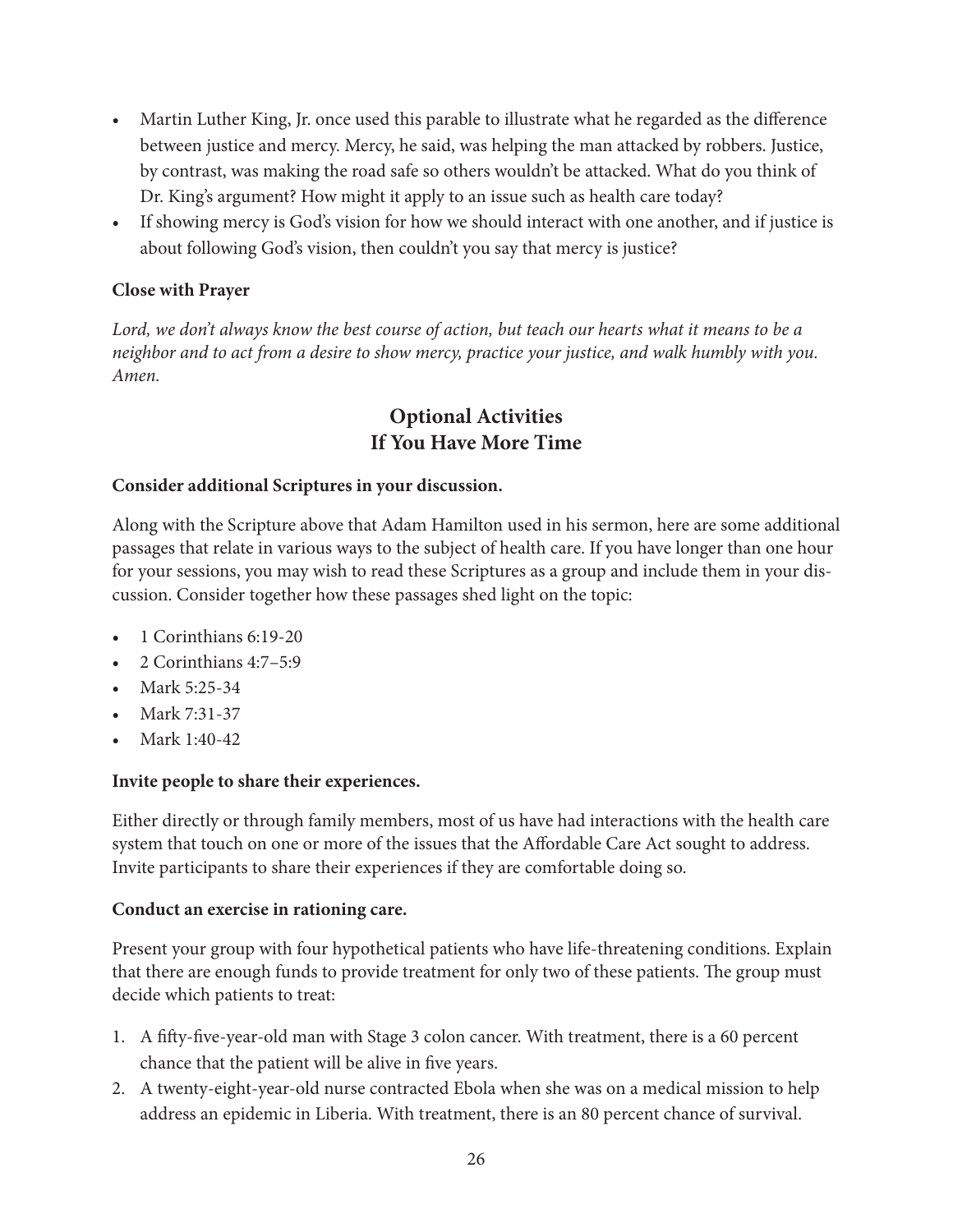- 3. A five-year-old boy with leukemia whose only chance for survival now rests with an experimental treatment. Doctors believe there is a 20 percent chance of success.
- 4. A seventy-year-old woman, who is raising her grandchildren, is suffering from kidney failure brought on by diabetes. Her survival depends on receiving a transplanted kidney, though a new kidney will not cure her diabetes.

Explain that, because of finite resources, health care decisions sometimes come down to questions of cost and potential effectiveness. Ask the group to discuss how they would go about choosing which two patients receive treatment. What additional information about each patient might help them make a more informed decision?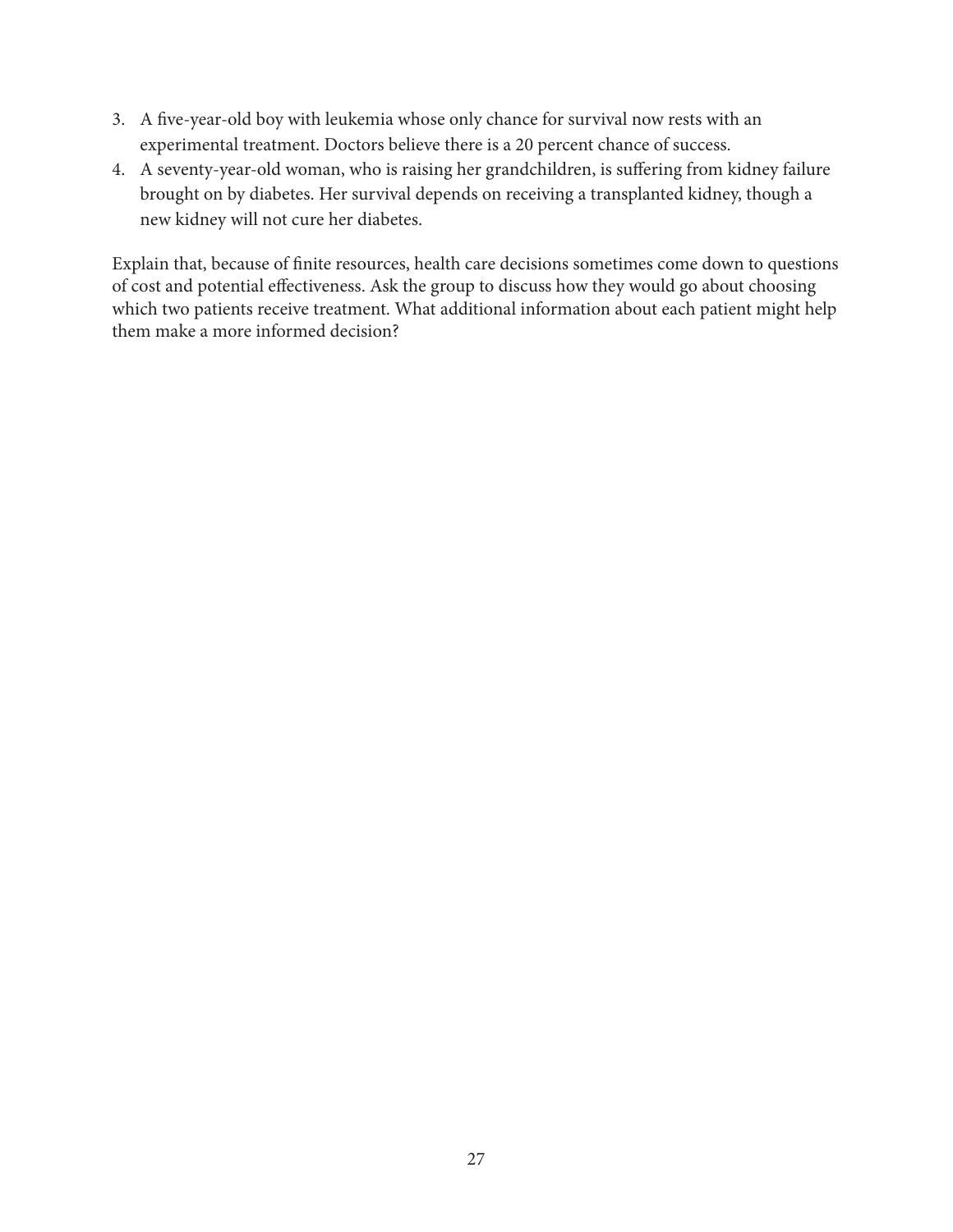## **Session 5 Christianity and Guns**

Session 5 focuses on how Christianity relates to the controversial issue of guns and gun control.

## **Preparing for the Session**

- Review Adam Hamilton's blog post and sermon video.
- If participants are to view the sermon video prior to the session, e-mail the blog post to each of them that includes the link to the sermon.
- Using this Leader Guide, review "Key Points from Adam Hamilton's Sermon" and "About the Content Experts" (below).
- Read through the discussion questions, activities, and optional activities. Identify which items you plan to cover. However, be prepared to adjust your plan as group members interact and questions arise.
- Prepare the room where the group will meet. To facilitate the discussion, group members should be seated around a table or in a circle so they can see one another. If the group will be viewing the sermon video during the session, make arrangements for video display or projection.
- Have a supply of Bibles handy if you plan to read and discuss the accompanying Scripture texts.
- Reread the ground rules for the discussion and hints on facilitating a productive discussion. You may wish to review these ground rules again with the group after viewing the video and before the discussion begins.
- Pray for the leading of the Holy Spirit as you prepare for the study. Pray for discernment for yourself and for each member of the study group.

#### **Key Points from Adam Hamilton's Sermon**

- 1. For Hamilton, the gun issue raises two primary questions: how can we minimize gun accidents, and how can we keep guns out of the hands of those who would use them criminally?
- 2. Two-thirds of all gun victims are suicides.
- 3. According to Hamilton's survey of five thousand church members, the top reason for owning a gun is personal protection.
- 4. Since we require people to pass a test in order to obtain a driver's license, it seems paradoxical that they can receive a gun permit without demonstrating they know how to use or store a gun safely.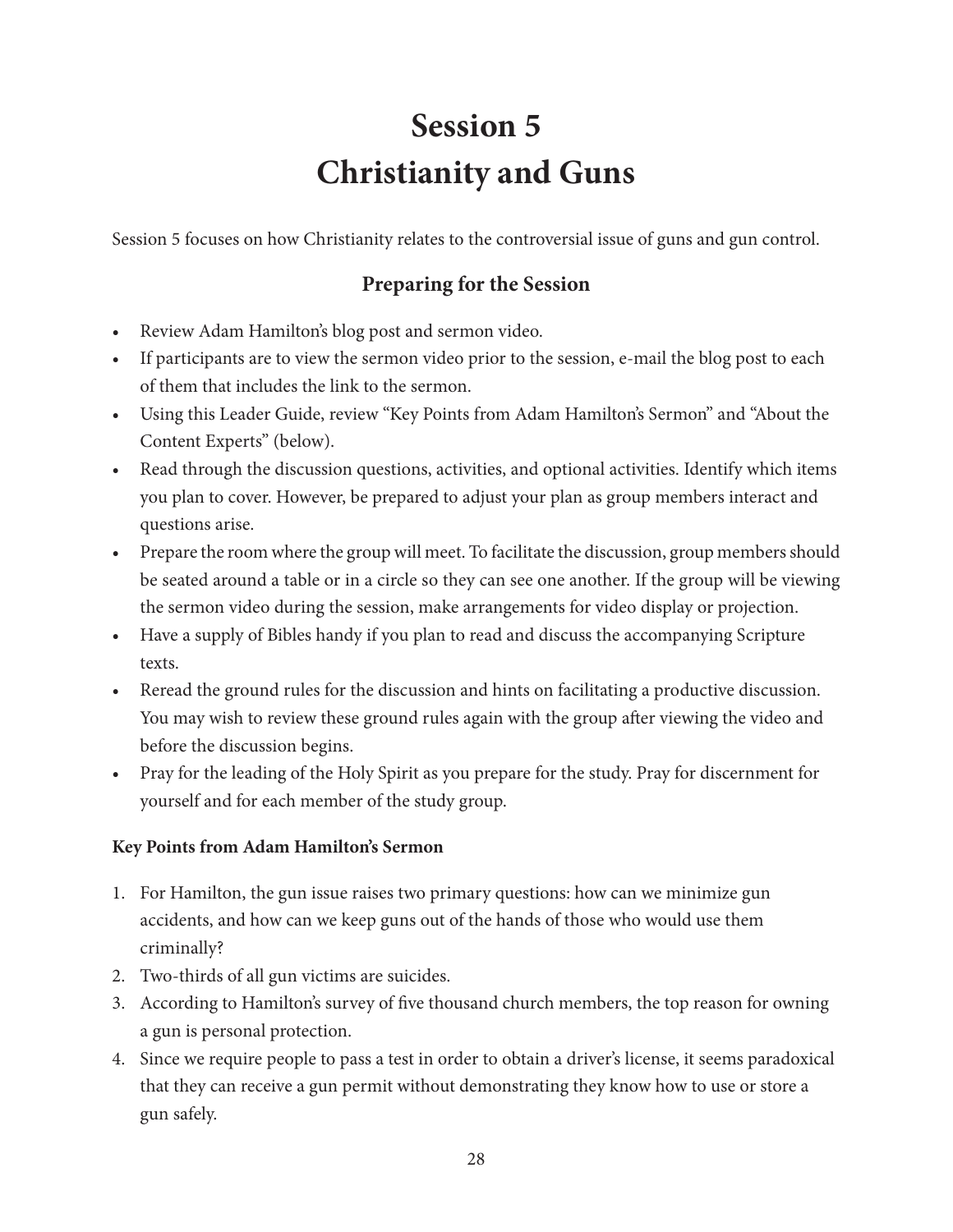- 5. Gun rights advocates and gun control advocates agree that we want to keep guns out of the hands of criminals, terrorists, domestic abusers, drug addicts, and persons who are mentally ill. For this reason, background checks are required when guns are purchased from a gun store. However, thirty-two states have a huge loophole that allows people to bypass these background checks when the sale is private. In the church's survey, a large majority of people believed this loophole should be closed.
- 6. "Straw man" purchases, by someone buying a gun on behalf of a friend who could not pass a background check, are another way that existing laws are subverted.
- 7. While good laws will not eliminate gun accidents and gun crimes, Hamilton believes these laws can have a positive impact. In the end, however, there is only so much that laws and government can do.
- 8. Ultimately, the problem of violence, and the relationship that good people have with guns, is a deeper issue.
- 9. The Bible has been used on both sides of the argument. Jesus allows his disciples to carry a sword for self-defense, but he also says that those who draw the sword will die by it.
- 10. Both Jesus and the prophets envision a world where the weapon we use to defeat enemies is the power of love.
- 11. Our peace should come not from guns but from God. This doesn't mean it is wrong to own a gun for hunting, sport shooting, or self-defense. But we should not trust in guns to bring peace to our lives.

*[The vast majority of Americans who own guns] do so either for sport or to protect themselves and their families,. . . .[g]uns raise questions for many Christians about what it means to "turn the other cheek" and not to "live by the sword."*

—from Adam Hamilton's blog

#### **About the Content Experts**

In each video, Adam Hamilton interviews one or more people whose professional experience gives them added perspective on the controversial issue he is discussing. Below is some brief background on two people whom Hamilton interviewed for this sermon.

**Bill and Jean Basore** are the owners of Centerfire Shooting Sports. Seeking to provide an environment for safety and proficiency training needed by both novice and experienced shooters, the Basores retired in 2012 from the construction business they had owned for thirty-five years and opened Centerfire.

#### **During the Session**

#### **Open with Prayer**

*O God, as we search for answers and for ways to build bridges to understanding, help us remember today that, above all else, we are your people and that we share one baptism, one Spirit, and one Redeemer. Amen.*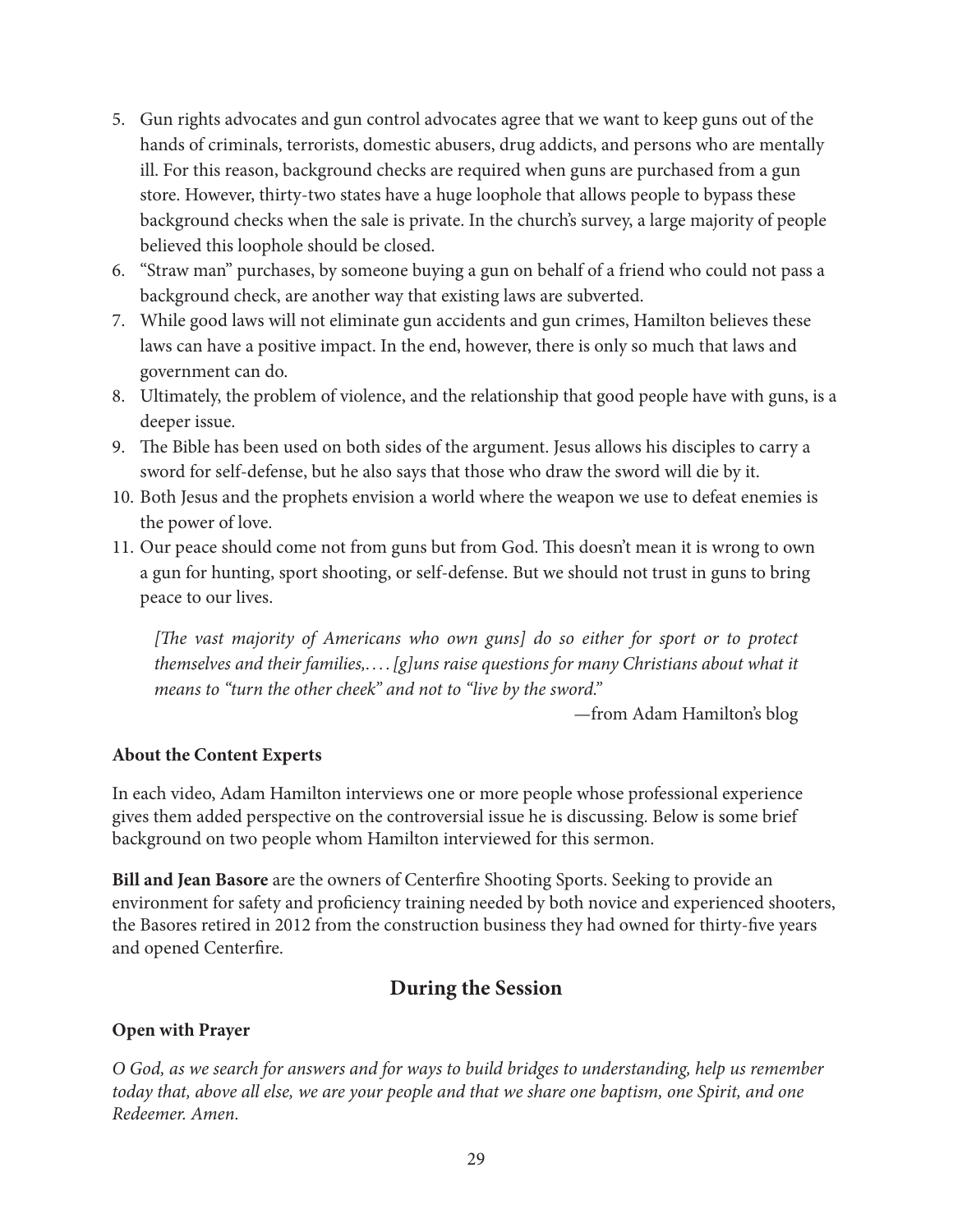#### **Watch the Sermon Video**

Prepare the group to watch the video:

- Remind everyone that Adam Hamilton's message today is about Christianity and guns.
- Ask the participants to watch for what Hamilton says about where we should look for peace of mind.

#### **After the Sermon Video**

Discuss:

- Were you surprised by any of the statistics about guns and gun violence that Hamilton presented? Were you surprised by any of the poll results from his congregation? Explain.
- Addressing the first major issue Hamilton raised, how could we reduce the number of gun accidents? On a related note, how could we reduce the number of suicides involving guns?
- Addressing the second major issue Hamilton raised, how could we do a better job of keeping guns out of the hands of those who would use them illegally?
- Hamilton points out a disparity between tests required to operate a motor vehicle and the lack of tests required for a gun permit. Do you believe such testing should be required for gun ownership? Why or why not?
- In addition to the sheer number of guns in our society, what other factors may contribute to the high number of gun-related deaths in our society compared with other countries?
- How do we reconcile Jesus' command to turn the other cheek and not resist evildoers with a legitimate desire to protect lives in self-defense?
- How do we trust fully in God without forfeiting the ability to defend ourselves and others? If we own guns because we fear for our safety, does that mean we aren't trusting fully in God? Explain.

#### **Explore the Word**

As part of your session, you may wish to spend a few minutes examining the scriptural passages that Adam Hamilton used in his sermon. Even if you do not plan to bring these Scriptures into your discussion, read and think about them as you prepare for this lesson.

*Some trust in chariots and some in horses, / but we trust in the name of the LORD our God. (Psalm 20:7 NIV)*

As you reflect on this passage:

This psalm may have been composed as a prayer to be sung before going into battle. It also is an affirmation that the people are to trust God more than in weaponry. As such, it harkens back to Israel's history and the many times that the Israelites enjoyed victory over their enemies in spite of inferior numbers and weapons. Unlike Pharaoh's army, the Israelites had no chariots, but victory came from God's hand.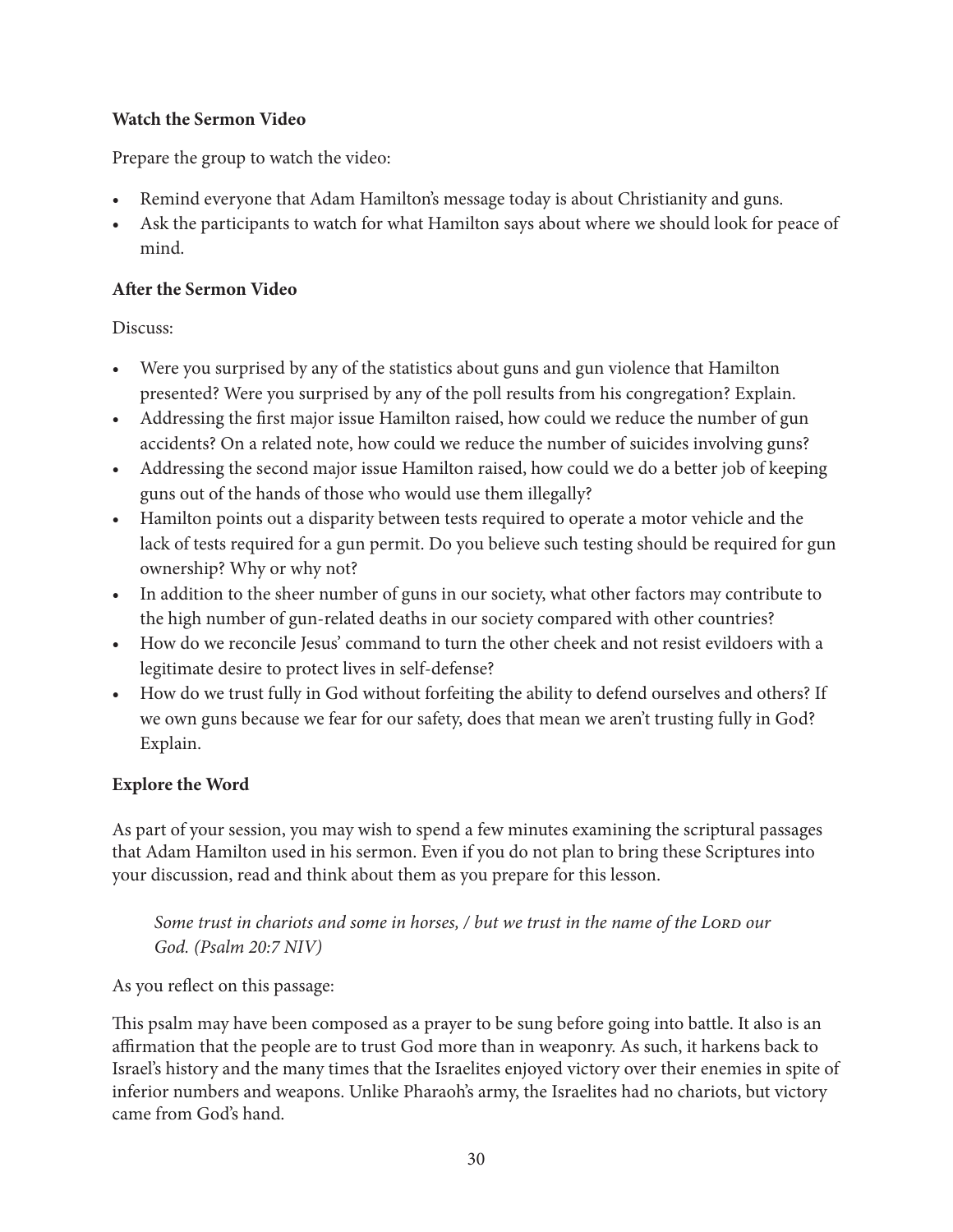*"Come, let us go up to the mountain of the LORD, / to the temple of the God of Jacob. / He will teach us his ways, / so that we may walk in his paths." / … He will judge between the nations / and will settle disputes for many peoples. / They will beat their swords into plowshares / and their spears into pruning hooks. / Nation will not take up sword against nation, / nor will they train for war anymore. / Come, descendants of Jacob, / let us walk in the light of the LORD. (Isaiah 2:3-5 NIV)* 

As you reflect on this passage:

The prophet foresees a new age when all the nations of the world acknowledge the primacy of the God of Israel. As a natural result of people seeking to "walk in his paths," nations will repurpose their weapons into instruments of peace and will never again practice war.

*Suddenly, one of those with Jesus put his hand on his sword, drew it, and struck the slave of the high priest, cutting off his ear. Then Jesus said to him, "Put your sword back into its place; for all who take the sword will perish by the sword." (Matthew 26:51-52)*

As you reflect on this passage:

All four Gospels report this incident. John reveals the slave's name, Malchus. Luke includes a detail not mentioned by the other Gospels: Jesus immediately healed the slave's ear. This passage has sometimes been used in the issue of gun ownership, as gun rights advocates correctly point out that at least one of Jesus' group carried arms. And yet, as Hamilton points out, Jesus also warns his followers that weapons will not bring about the kind of victory that his ministry is about.

Questions about the Scriptures you may wish to discuss:

- On the one hand, Jesus warns that those who live by the sword will perish by it. On the other hand, he allowed at least one of his disciples to carry a weapon, presumably for protection. Do you see any conflict between these two messages from Scripture? How? If so, how can we reconcile them?
- In the Old Testament, the Israelites often battled opponents (such as the Philistines) who had superior weapons. In one battle against a Canaanite army (Judges 4), the Israelites, who had no chariots, defeated an overwhelmingly superior force of nine hundred iron chariots. The message to the Israelites was to place complete trust in God even if victory seemed humanly impossible. What would it mean to have that kind of trust in God today? Does it have any implications regarding our attitudes about weapons for self-defense?
- Why would Jesus allow an act of violence to be committed by one of his disciples? Why would he intervene to stop the violence?
- Amid thousands of deaths from violent crime in this country each year, with wars erupting everywhere, what sustains our faith in Isaiah's vision that one day people will turn their swords into plowshares?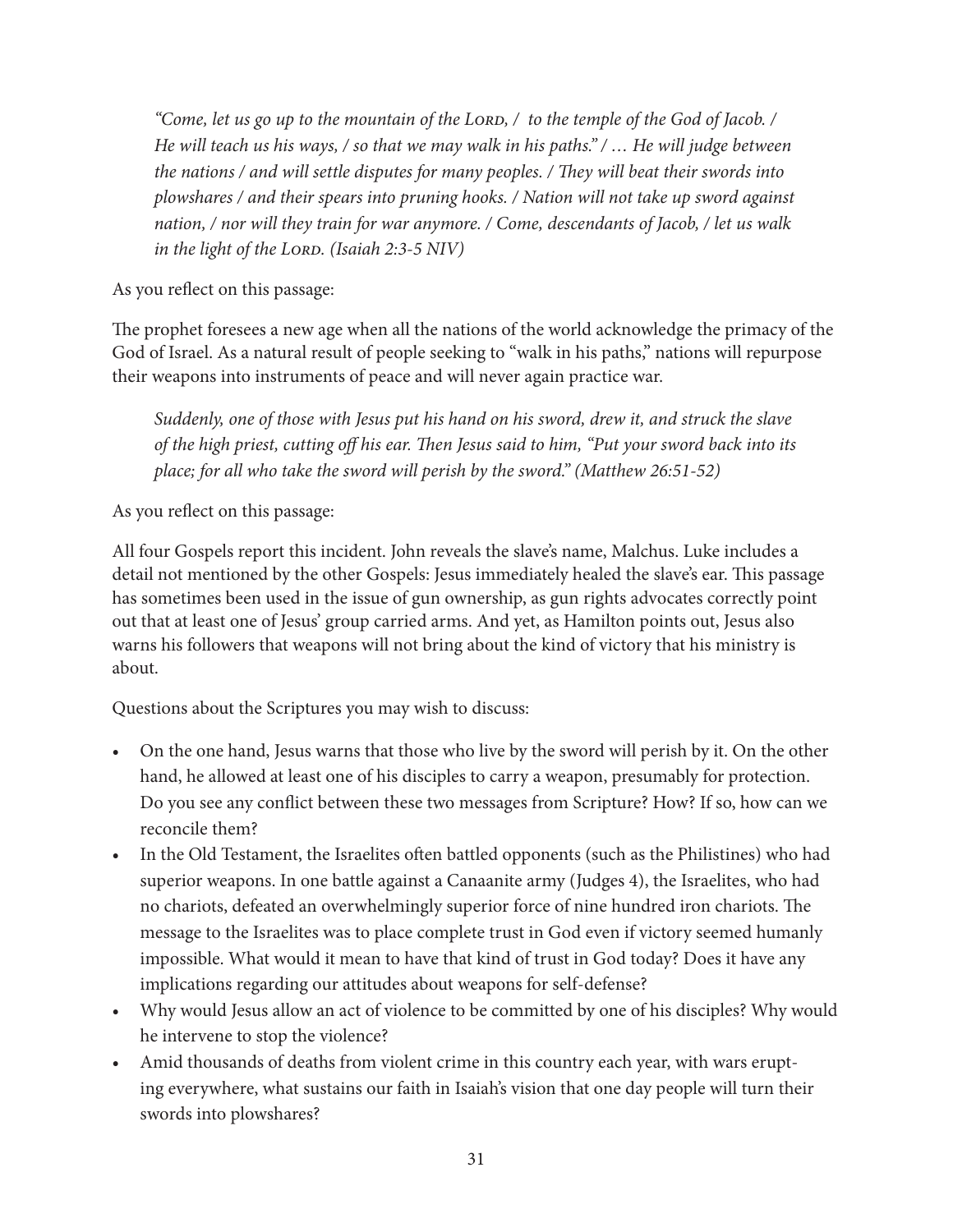#### **Close with Prayer**

*Lord, shape us into people who work for peace, and who look to you for ultimate peace in our lives. Amen.*

### **Optional Activities If You Have More Time**

#### **Consider additional Scriptures in your discussion.**

Along with the Scriptures above that Adam Hamilton used in his sermon, here are some additional passages that relate in various ways to the subject of today's sermon. If you have longer than one hour for your sessions, you may wish to read these Scriptures as a group and include them in your discussion. Consider together how these passages shed light on the topic:

- Matthew 10:28
- Matthew 5:39
- Joel 3:10
- Judges 4:1-16
- Matthew 5:9

#### **See both sides.**

Using a chalkboard or the page of a flip chart, ask the group to list five reasons why there should be greater regulation of guns. Then have them list five reasons why there should be less regulation of guns. Once you have developed your two lists, ask the group to analyze which reasons would be considered primarily moral and which would be considered primarily practical. Discuss whether this exercise enabled participants to gain any new insights into the issue.